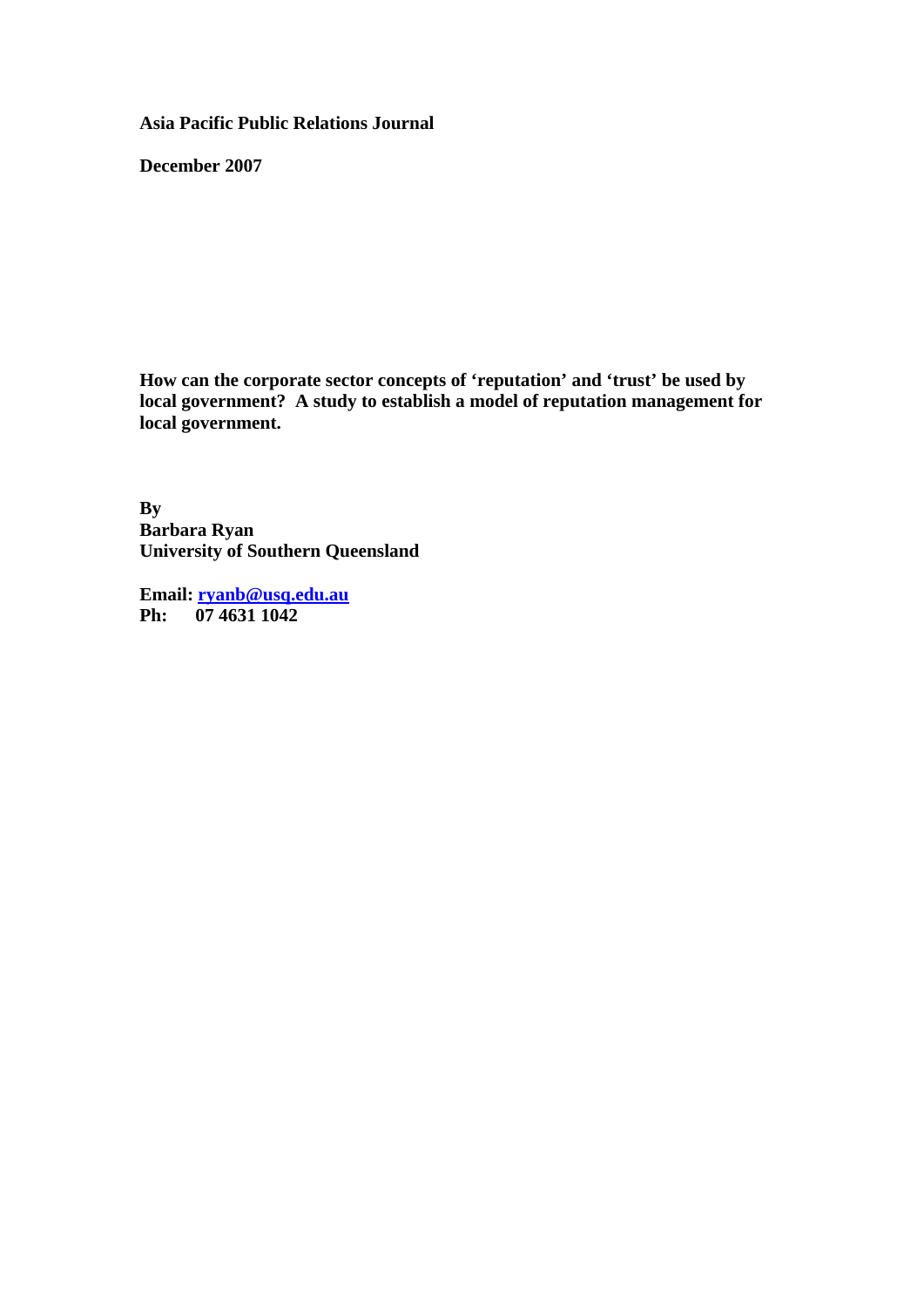## **Abstract**

Over the past 20 years, the concept of corporate reputation management has emerged as a credible holistic management technique in the private sector. At the same time, corporate management practices have been implemented in the public sector, not always successfully. Local governments still struggle to develop good reputations and take advantage of their unique public sector position as socially and geographically close to stakeholders.

This paper will examine the increasing importance of stakeholder relationships to local government and will present a reputation management model for improving and maintaining these relationships. It will discuss, from a theoretical perspective, how effective reputation management can improve a council's ability to operate within its own community with decreased transaction costs.

The model approaches reputation management from perspectives presented by Fombrun and Dowling and considers each of the following dimensions from a municipal point of view: organisational culture, financial management (which in the local government model becomes corporate governance), product and service, vision and leadership, social and environmental responsibility and emotional appeal.

Differences between the corporate and municipal reputation models are discussed. The local government version is discovered to be a more rigorous and potentially effective model than that currently used in private enterprise, particularly in the field of corporate governance.

While the model is yet to be empirically tested, it has implications for local government communication practitioners and senior managers in its emphasis on stakeholder relationships within corporate governance activity.

# **Introduction**

Discussion of reputation and its affect on the success of a corporation has been considerable since the 1990s (published in the Harvard Business Review and quoted in Bergen, 1999; 1999; Dowling, 2001; Eberl & Schwaiger, 2005; Charles J Fombrun, 1996, 2002; Nakra, 2000; Ou & Abratt, 2006; Shapiro, 2001). Yankelovich Partners and Fortune Magazine found that companies engaged in reputation management had a price/earnings ratio 12.5% higher than those who were not. For the average Fortune 500 company, this translated into an increase in market value of \$5bn (quoted in Bergen, 1999). This is supported by studies by the University of Texas (Fombrun and Foss, 2001), Vegrin and Qoronfleh (published in the Harvard Business Review and quoted in Nakra, 2000), Pennsylvania State University (Richardson and Bolesh, 2002), Oxford University (Carroll, 1999; Eberl & Schwaiger, 2005), and Heal (quoted in Deni Greene, 2001).

Harvard researchers John P. Kotter and James L. Heskett (quoted in Dowling, 2001; quoted in D Wheeler & Sillenpää, 1997b), in a study of 207 US companies, compared stakeholder and shareholder first approaches to business and studied the effect on sales and employment growth. Over an eleven-year period, large established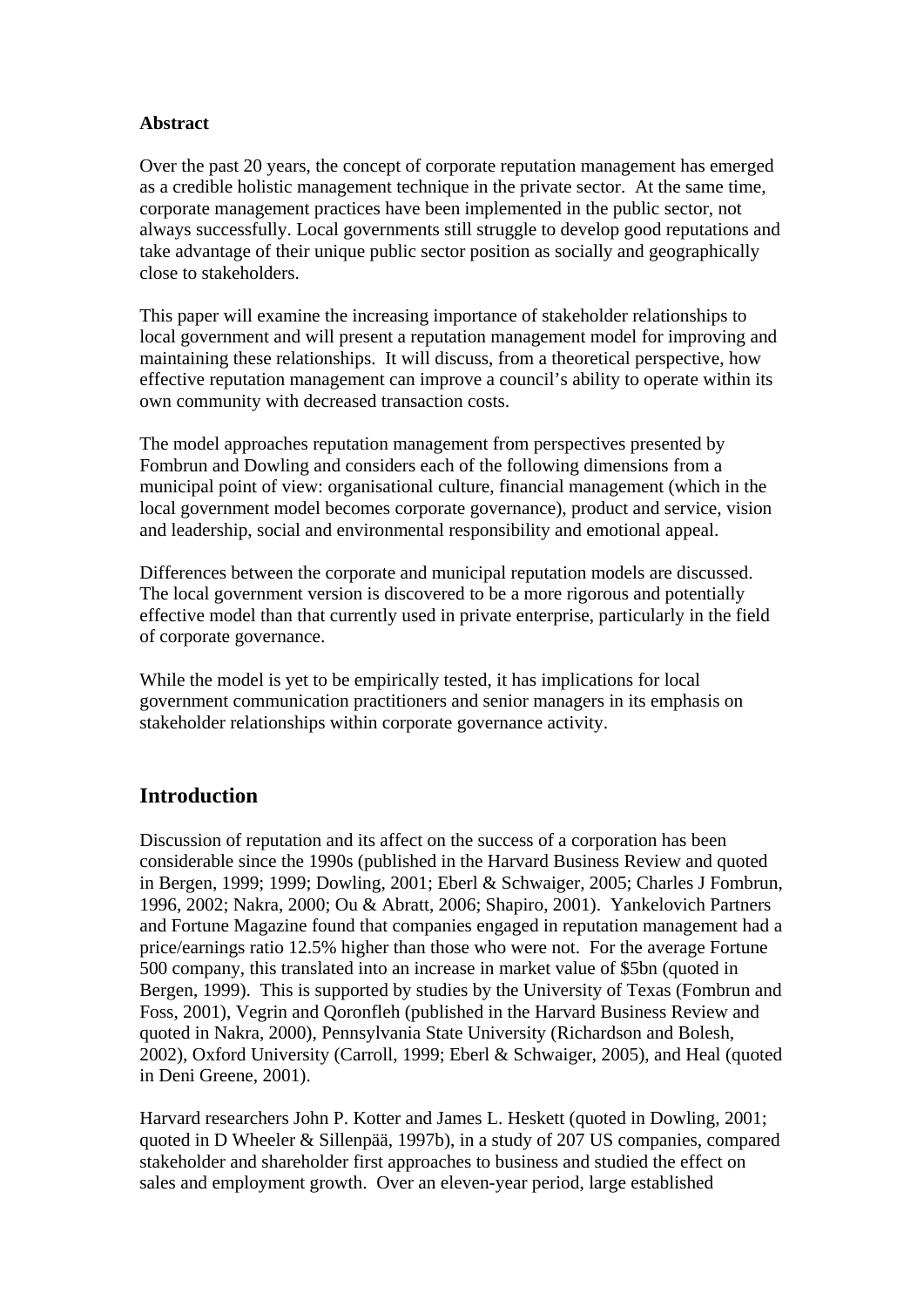companies which gave equal priority to employers, customers and shareholders demonstrated sales growth of four times and employment growth of eight times, that of shareholder-first companies. Wheeler and Silenpää also quoted a a study of 32 British firms byu the bank Kelinwort Benson that firms using stakeholder inclusive principles rose in value by 90 per cent over three years, while the average FTSE rise was 38 per cent over the same period (p. 60).

Corporate reputation studies have tended to focus on financial performance. In the public sector, however, where the bottom line is not about profits, but benefits to the community (Stalley, 2003), corporate reputation management principles may not necessarily be automatically applied. While private sector management techniques are often transferred to local government, it is accepted that there are fundamental differences between the public and private sector. Black (2002) identified seven:

- 1. Public expectations
- 2. Organisational networks
- 3. Political accountability
- 4. Clarity of goals and priorities
- 5. Relationship between need, demand, provision and revenue
- 6. Decision-making and professional autonomy
- 7. Legal status

He said that while there were many similarities between public and private sectors, "…these factors are an important consideration for management in the public sector. Critically, they are fundamental aspects inherent in the public sector that are not generally recognised in most management texts and in classical management models. They are also factors that make management in the public sector much more complex and challenging than management in the private sector (p. 7)".

Quantitative research on reputation or reputation management in the public sector, and in particular, local government, is difficult to find – in fact none was discovered for this paper. Few have made the connection between reputation and benefits to the public sector, possibly because the concept of 'goodwill' and sales success have not traditionally entered public sector accounting practice. Those who have made this connection, however, believe that reputation management is critical to the ability to deliver quantity and quality services. They also believe the focus of reputation management on relationships, stakeholder trust and accountability will be the foundation for this (Kumar & Paddison, 2000a; Mower, 2001; R Oxley, 2003).

This paper reviews the literature on reputation management in local government and private enterprise and discusses whether formative reputation management concepts, based on the Reputation Quotient (Charles J Fombrun & Foss, 2005), might be adapted to reputation management in local government. The conclusion from the discussion is that reputation management is a concept that should be considered by local government, if only to reduce transaction costs. However, while the emotional appeal, product and service and vision and leadership dimensions may apply virtually unchanged, the financial performance, workplace, and environment and social responsibility dimensions needed some alteration to apply to the special needs of local government. Suggestions are made to improve the workability of these three dimensions – workplace evolved into a dimension labelled organisational culture;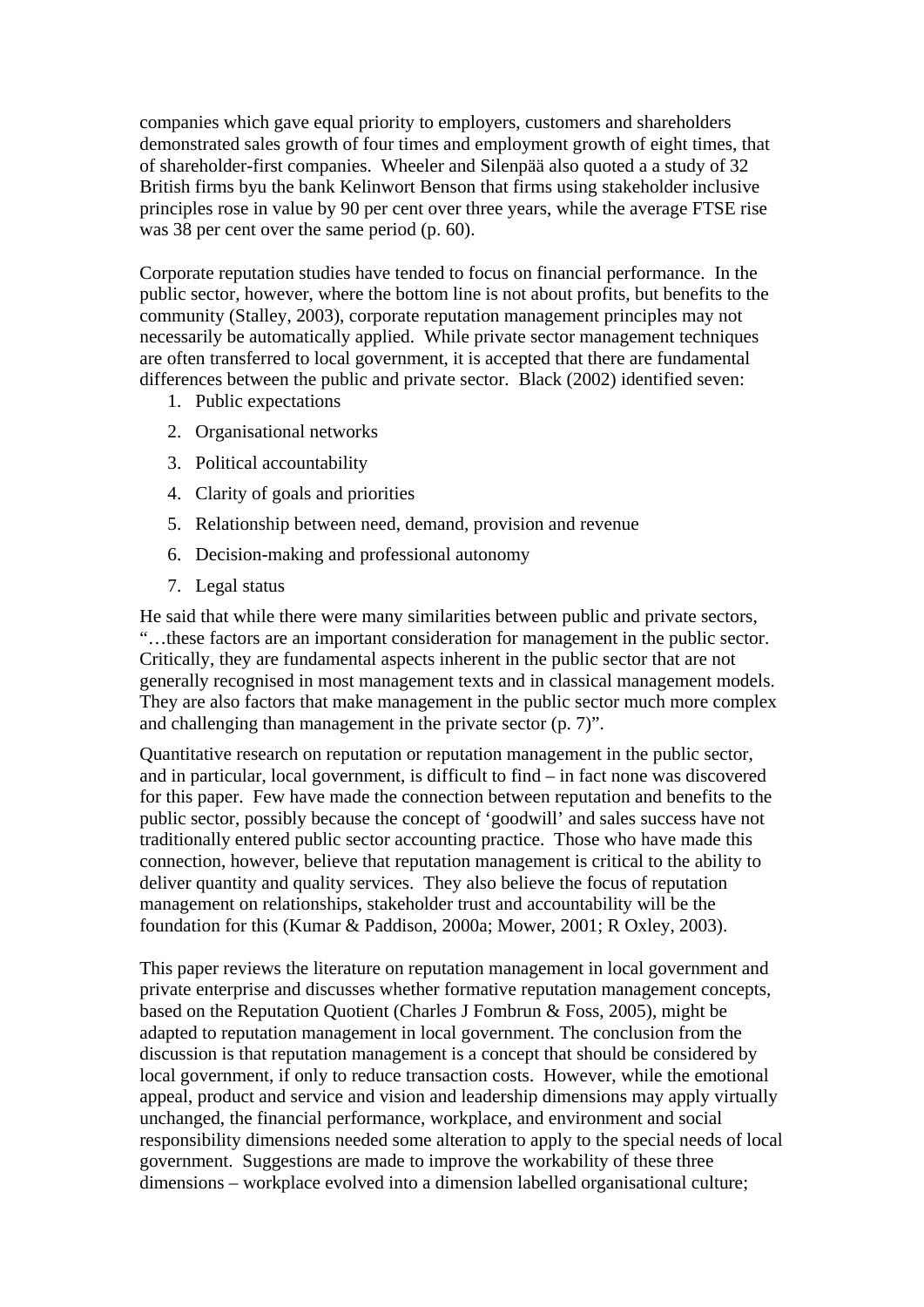financial performance became corporate governance; and social responsibility became environmental and social responsibility.

In the next section, this paper will review reputation thought with a focus on formative representations of reputation management in order to determine if any approach might be suitable. Formative models were chosen over reflective models because the discussion considers whether measurement of reputation might be applicable to local government and used as a management tool rather than how reputation might affect local government within the parameters of the dimensions that are explored ((Berens & Van Riel, 2004).

The paper will then, in six sub-sections, provide an analysis of each dimension from the perspective of local government in order to reach these conclusions. Conclusions will be drawn in the section following. The final section will suggest a methodology for testing the validity of the discussion.

# **Methodology**

The size of the topics reputation and reputation management mean that this research that is the subject of this paper has been restricted to a literature review, with a preliminary model developed for later testing. The literature review started with works on reputation that were influential in transferring reputation thought into management consciousness by Fombrun (1996) and Dowling (2001). A wider and systematic search was then undertaken of the literature using the terms 'reputation', 'goodwill', 'corporate reputation', 'corporate image', 'corporate sustainability', 'local government', 'municipal' and 'public sector', in academic databases Emerald Insight, Academic Search Premier, Business Source Premier, EconLit, Professional Development Collection and Psychology and Behavioural Sciences Collection.

Key articles on reputation by Gotsi and Wilson (2001), Helm (2005) and Berens and van Riel (2004), and local government reputation by Mower (2001) were found along with a number of other articles. The article by Mower was the only to deal specifically with reputation and local or municipal government. Using a "snowball" approach, the bibliographies of these articles were used to find other relevant research, particularly as the paper progressed into the specialist areas within each dimension.

Helm (2005) and Berens and van Riel (2004) guided the selection of the model to be used for scrutiny: ultimately, a simplified version of the Reputation Quotient model was selected as the basis for this research because it is formative (Helm, 2005) and its dimensions closely reflect operational activities in organisations rather than the causal relationships that appear in other models, therefore allowing a better connect between reputation measurement and reputation management application.

With the selection of a model, literature research on each dimension and local government activity in these dimensions was undertaken, with conclusions drawn about the applicability of the dimensions to this type of organisation.

The paper concludes with the development of a Reputation Quotient-based model for measuring local government reputation.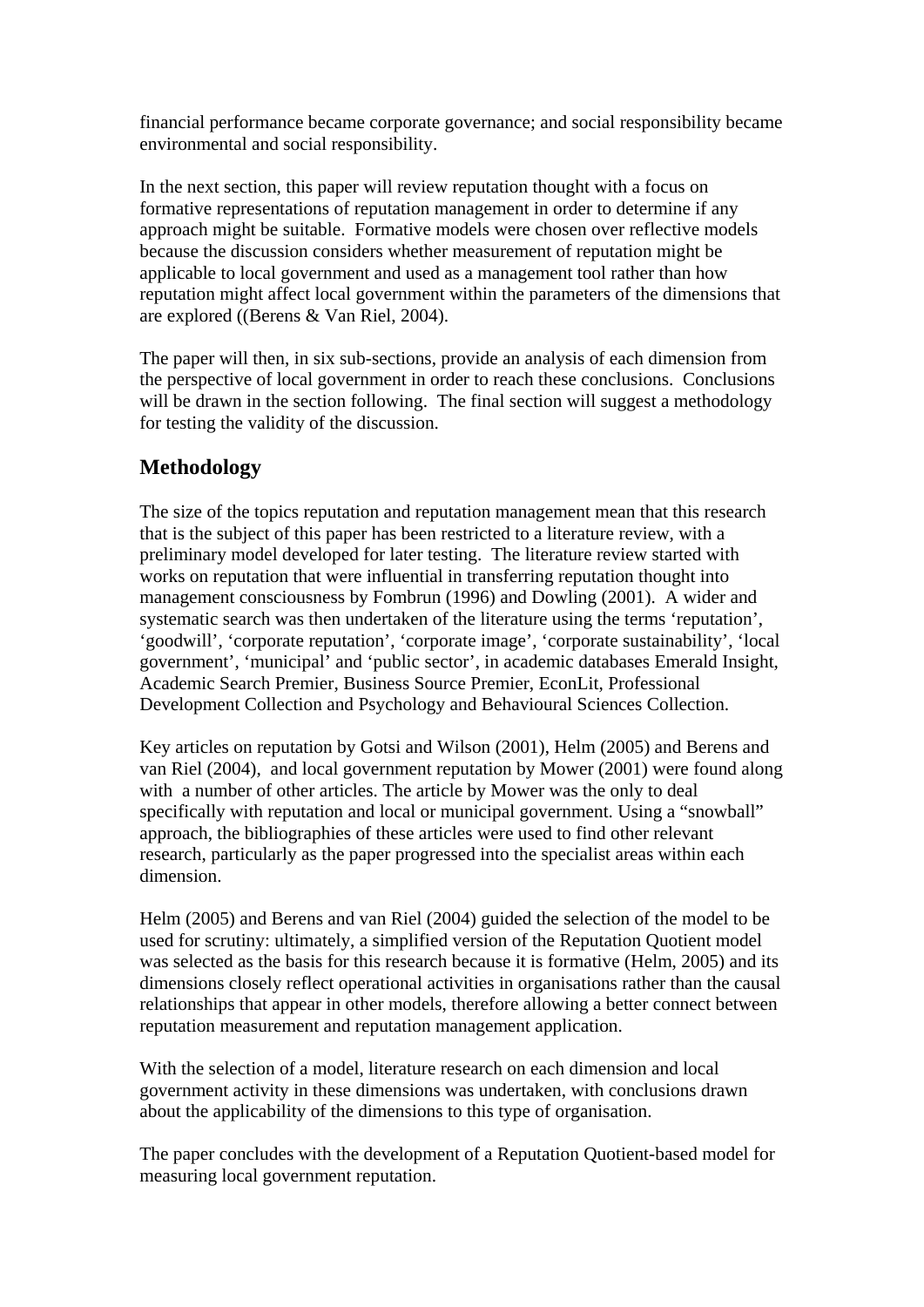## **Reviewing models of corporate reputation**

Berens and van Riel (2004) determined that reputation measurement literature fell into three main streams: studies where stakeholder expectations were the focus; those that considered corporate personality; and those based on trust. They present a comprehensive review of the literature, analysing the ideas put forward in 76 articles or books (pp. 163-168) published from 1958 to 2004.

They determined that the stakeholder expectations models were more prominent and that of those they considered, Stein's Most Admired Companies published by *Fortune* and the Reputation Quotient scale developed by Fombrun et al were the most widely used (Berens & Van Riel, 2004). These scales measure the behaviour of organisations within the context of stakeholder's expectations and have divided the expectations into clusters relating to certain activities within the organisation. Helm (2005) describes these stakeholder expectations scales as formative models because of their use as a measurement tool rather than a measurement of how reputation affects the dimensions that they suggest (pp. 98-99).

Berens and van Riel's corporate personality stream (2004, p. 169) is based on stakeholders' assigning corporations personality traits that are then used as "…constructs to explain behaviour" and to study gaps in expectations of stakeholders (p. 169). They mention several authors, including Davies, Chun, da Silva and Roper (2003) and their seven factor structure, which is similar to scale developed by Jennifer Aaker in 1997 (Berens & Van Riel, 2004 p. 171). Helms' discussion (2005) would describe most of the personality traits approaches as reflective models as the variables are linked and do not move independently – the clusters of words used to describe personality traits are generally complementary rather than contradictory, so if there is change in one variable, others will also change.

The third stream discussed by Berens and van Riel (2004) views reputation from a trust perspective and is related to "…*predicting* the behaviour of social actors" (p172). Berens and van Riel claim that the trust stream is applicable in business-tobusiness situations, and this is supported by Fukuyama (1996) and Baron (Baron, 1999). Lafferty, Newell and Goldsmith's scale (2002) of corporate credibility is highlighted in the review by Berens and van Riel and they find that corporate credibility affects the receptiveness of consumers to advertising in similar work by Lafferty and Goldsmith (1999). This then points to the trust scales being reflective models (Helm, 2005).

The discussion of Helm (2005) on formative and reflective models provides a basis on which selection of an appropriate model for this study can be made. Because of the lack of research in reputation in local government and the absence of any model to measure reputation in this field, development of a formative model, which fulfils this need (Helm, 2005), would be a priority. Progress to a reflective model, which measures how reputation affects the indicators or dimensions (Helm, 2005) might be made later.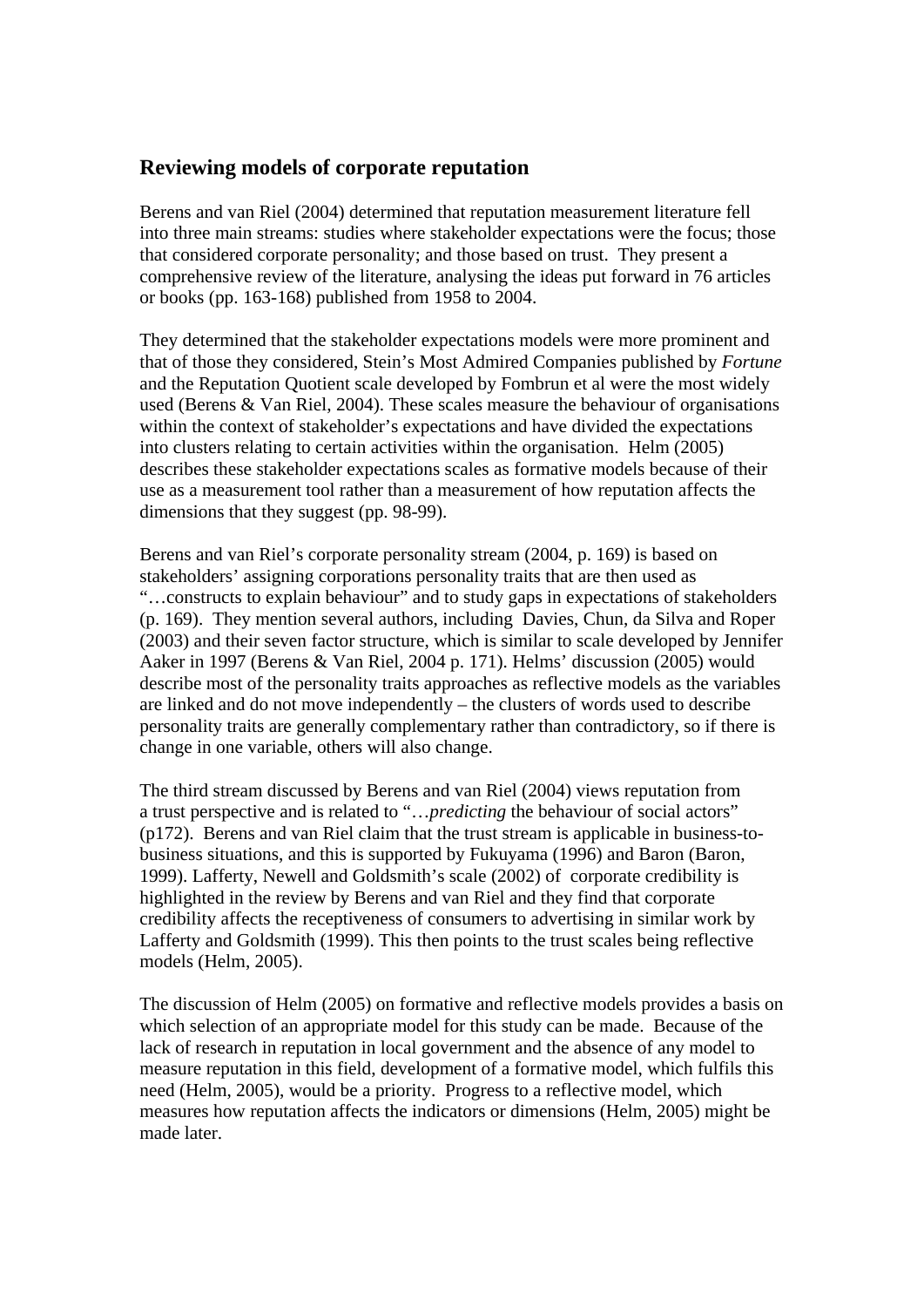Among the most commonly used formative models is the Reputation Quotient (RQ) (Berens & Van Riel, 2004) developed from work done by Fombrun and Foss (2001) on developing 20 attributes from interviews and focus groups that asked people to name companies they liked and respected and did not like or respect and why they felt this way (p. 1). From the list of attributes they developed six dimensions, listed in the table:

| <b>Dimension</b>        | <b>Attribute</b>                                                    |  |
|-------------------------|---------------------------------------------------------------------|--|
| <b>Emotional appeal</b> | have a good feeling about the company<br>1.                         |  |
|                         | 2.<br>admire and respect the company                                |  |
|                         | 3.<br>trust the company a great deal                                |  |
| Products and services   | stands behind its products and services<br>$\overline{4}$ .         |  |
|                         | 5.<br>develops innovative products and services                     |  |
|                         | offers high quality products and services<br>6.                     |  |
|                         | 7.<br>offers products and services that are good value<br>for money |  |
| Financial performance   | 8.<br>has a strong record of profitability                          |  |
|                         | looks a low risk investment<br>9.                                   |  |
|                         | 10. looks like a company with strong prospects for<br>future growth |  |
|                         | 11. tends to out-perform its competitors                            |  |
| Vision and leadership   | has excellent leadership<br>12.                                     |  |
|                         | has a clear vision for its future<br>13.                            |  |
|                         | 14. recognises and takes advantage of market<br>opportunities       |  |
| Workplace environment   | 15. is well managed                                                 |  |
|                         | 16. looks like a good company to work for                           |  |
|                         | 17. looks like a company that would have good<br>employees          |  |
| Social responsibility   | supports good causes<br>18.                                         |  |
|                         | 19. is an environmentally responsible company                       |  |
|                         | maintains high standards in the way it treats<br>20.<br>people      |  |

## *Table 1: Attributes and dimensions developed by Fombrun and Foss (2001)*

The RQ has been in use since 1998 and has been used by research firm Harris Interactive to measure community attitudes to companies in the US, France, Germany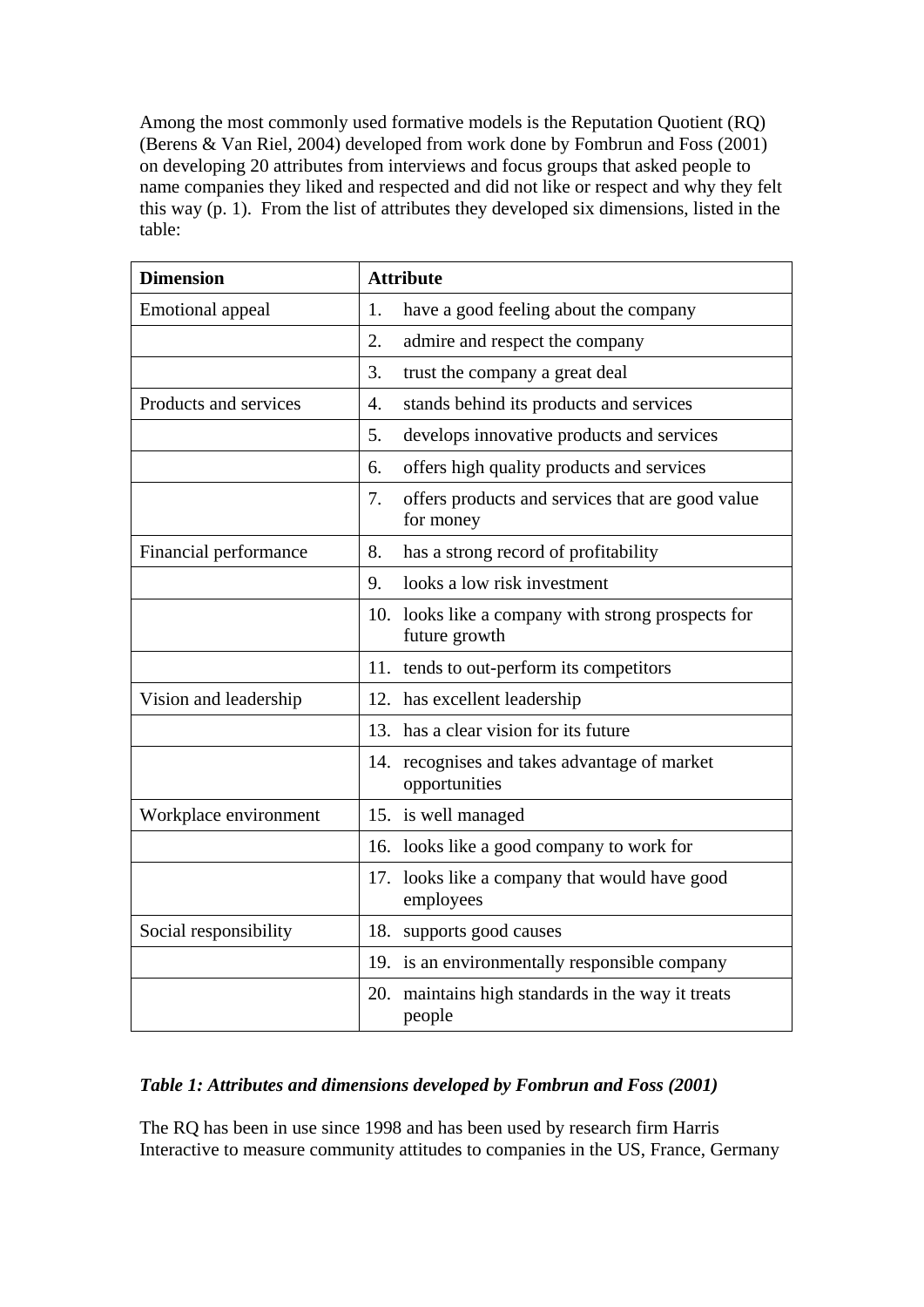and other countries (Harris Interactive, 2006) allowing benchmarking within and across national borders.

This model has been selected as a base for exploration of reputation in local government for two reasons: the formative nature of the model as explained earlier; and the practical and easily understood nature of the dimensions from a management perspective as opposed to the more removed personality traits and the more nebulous trust models discussed by Berens and van Riel (2004)

## **Organisational culture**

Gray, in talking about the development of corporate image, discusses the importance of employees in the ranking of stakeholders: "Corporate image results not so much from a single attitude held by the public at large, but from a mosaic of attitudes formed in the minds of those in close contact with the organization. Corporate image formation begins with those inside the organization. Those on the inside include, foremost, employees. The image employees form spills into the community and spreads beyond with a rippling effect" (Gray, 1986 p. 4). He places internal publics – managers, employees and investors - at the centre of his corporate-publics relationship model (Gray, 1986 p. 5)

Organisational culture is considered so important to public and private sector organisations that it has become a discipline in itself. Many larger companies have policies and staff dedicated to developing an organisational culture that supports their activities (Rue & Byars, 1986).

A good organisational culture will provide the following advantages (Cherenson, 2001; Dowling, 2001; P Elliott & S Gardner, 2002; Charles J Fombrun, 1996; Frost, Moore, Reis Louis, Lundberg, & Martin, 1985; Kast & Rosenzwieg, 1979; Moorhead & Griffin, 1995; R Parker & L Bradley, 2000; D Wheeler & Sillenpää, 1997a):

- superior relationships with all stakeholders that are built on trust
- high productivity and commitment
- reduced employee turnover
- ability to attract top quality staff, even if remuneration does not compare well with competitors
- superior customer service
- continuous improvement and innovation
- effective organisational learning
- achievement of strategic objectives

The attitude and skills of employees, and the environment they work in will directly affect an organisation's reputation within the other six dimensions: corporate governance, products and services, financial management, vision and leadership, social responsibility and emotional appeal (Charles J Fombrun & Foss, 2001)

Kotter and Heskitt, referred to by Dowling (2001 p. 106)surveyed more than 200 US companies over 11 years to describe their corporate culture and to determine whether there was a correlation between culture and performance. "… highly profitable firms like PepsiCo, Wal-Mart and Shell had what can be best described as an adaptive culture that emphasized the interests of employees, customers, and stockholders.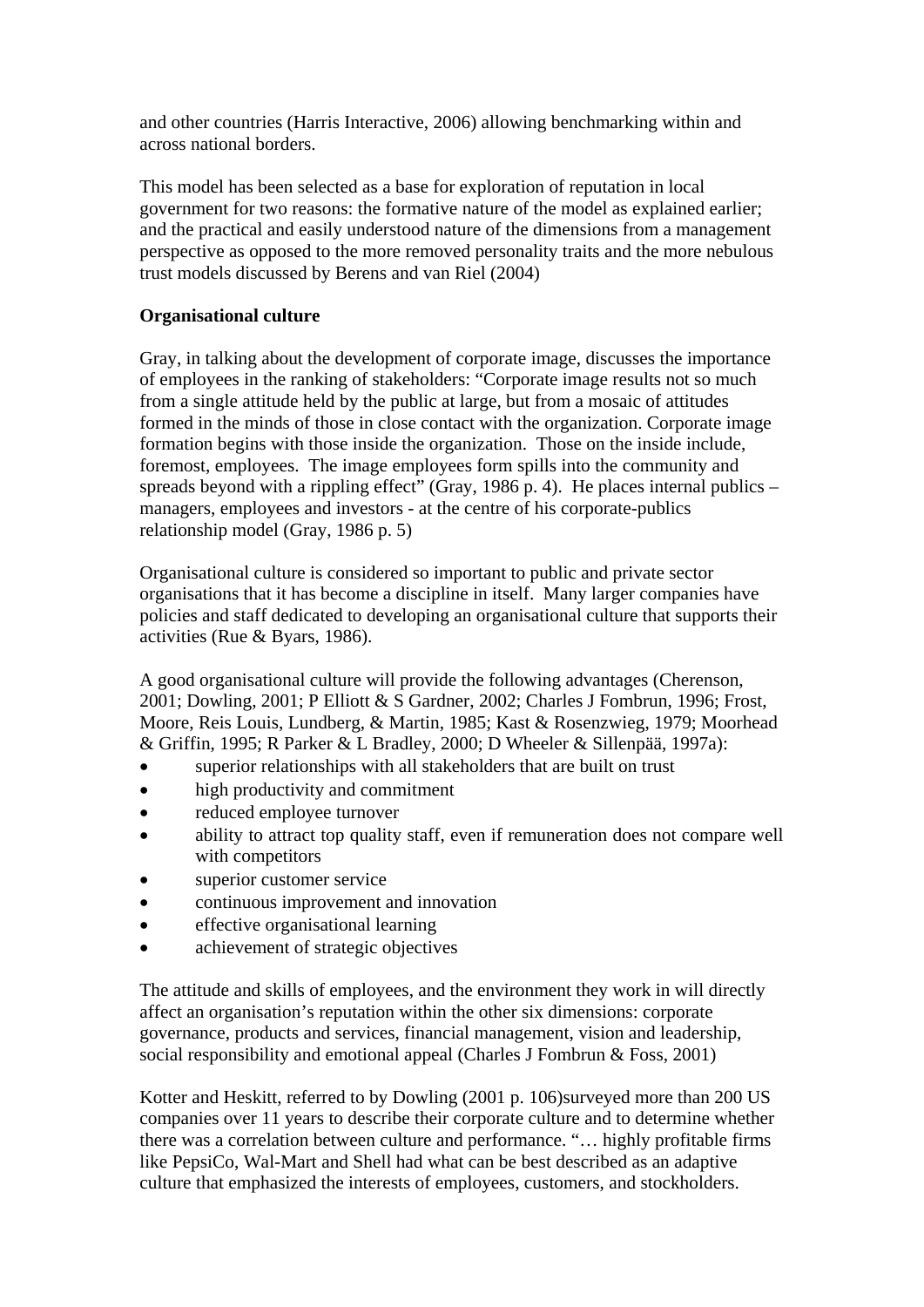Companies with this cultural trait had average revenue increases of 682 per cent and stock price increases of 901 per cent. Firms which did not focus on all three stakeholder groups had relatively poor financial performance, namely, average sales increases of 166 per cent and stock price increases of 74 per cent." An 'adaptive' culture that looks to the 'interests' of stakeholder groups spends some time learning what these interests are and changing policies and processes to accommodate shifts in these interests (D Wheeler & Sillenpää, 1997a).

Actuarial firm Watson Wyatt developed the human capital index to measure the correlation between organisational culture and people management with profitability (Moodie, 2003b). Additional research by Dr Mark Huselid of Rutgers University in the US of 825 firms showed that when an organisation practices "what Huselid dubs 'high performance skill enhancement practices and motivation systems', it was more likely to show an increased rate of return on assets" (Moodie, 2003a p. 2). Both the Watson Wyatt and Huselid research referred to links between organisational culture and leadership.

While local government does not have a conventional private sector-oriented concern with return on assets (and this will be explored further in the corporate governance dimension), the organisational culture dimension of reputation management is critical in developing stakeholder trust through customer service, emotional appeal, vision and leadership, the service offering and corporate governance. A study of cultural change at Wollongong City Council, NSW, showed that organisational culture affected quality of service delivery and ultimately customer satisfaction (R. Jones, 1999). Goddard demonstrated a link between organisational culture and financial control systems in his study of three local governments in the UK and Canada (Goddard, 1999). Tucker (1997 p85) praised workplace reform and cultural change at Toowoomba City Council, Queensland, which included "workplace redesign, flattened management structures, career pathing, competency based training, payments for competencies, total workplace empowerment and involvement etc."

The attributes put forward in the Harris–Fombrun RQ for the dimension workplace environment refer to:

- quality of management;
- appeal to potential employees; and
- perceptions of the community relating to whether it would be a good organisation to work for.

It is very difficult to breakdown the measurement of organisational culture, particularly when the perceptions of stakeholders are the measurement tool. At first glance it would seem that these three attributes would provide a shallow estimation of an organisation's culture – but each of the other dimensions that guide our measurement contain a component of organisational culture and will provide some indication of the organisation's reputation in this area: customer service and corporate governance are two of these.

So can organisational culture make the transfer from private to public sector in terms of measurement of reputation and reputation management? A large number of studies on organisational culture have reviewed public sector organisations, including Borins (2002), O'Brien (2002), Parker and Bradley (2000), and Wallace, Hunt and Richards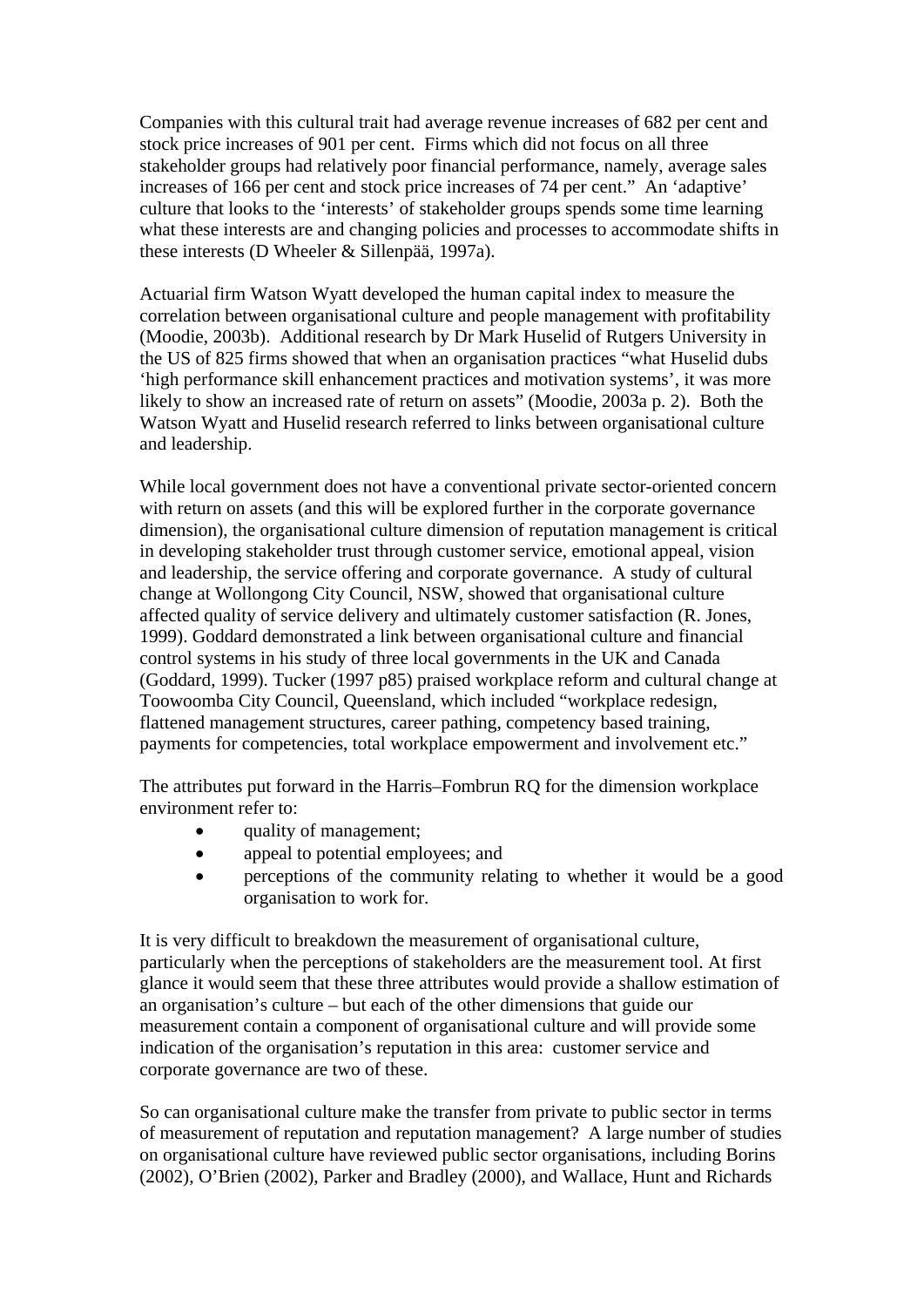(1999), indicating that the public and private sectors have universal interest to researchers in organisational culture. Research such as this shows that this dimension is central to every organisation but with occasional differences across sectors: according to Parker and Bradley, research has shown that public sector employees may approach their work with different values and motives to the public sector counterparts. "The small body of research on the values of public sector employees suggests that public sector employees are probably more altruistic than private sector employees and that they have a commitment to social development and the pursuit of the public interest." (R. Parker & L. Bradley, 2000 p. 138). This might be supported by the fact that public sector professionals whose skills are sought in the private and public sectors elect to take a job at a lower salary than their private sector counterparts, although other explanations might come into play. In the right setting, this commitment to ideals, if aligned with the ideals and purpose of the organisation, could present a powerful organisational culture that should be included in any measurement of organisational reputation.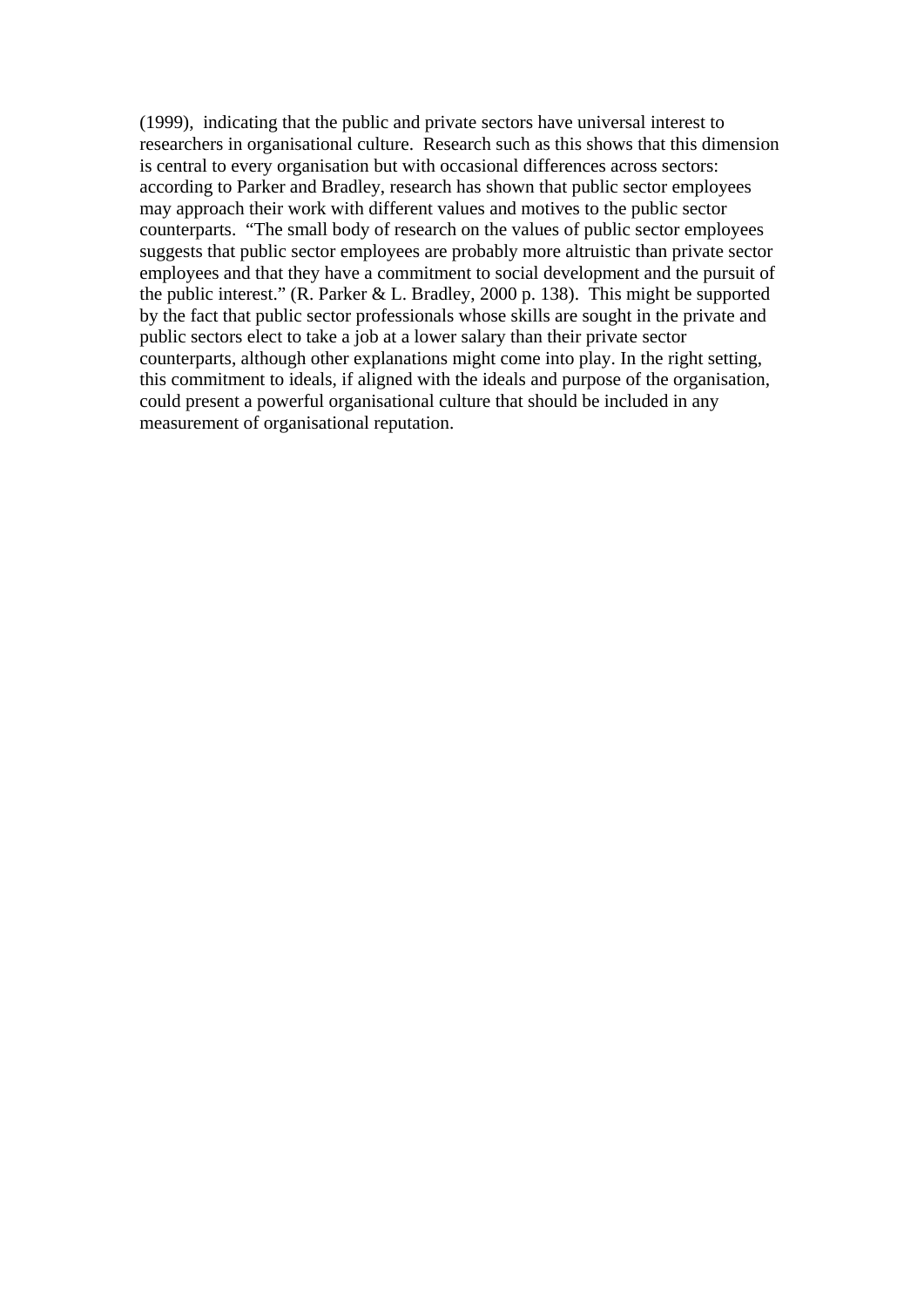#### **Financial performance/corporate governance**

Fombrun and Foss put forward in their development of the Reputation Quotient the dimension of financial management, which encompassed an organisation's record of profitability, attractiveness as a low risk investment and its record of and potential for growth (2001). Of all of the dimensions, the factors within financial management have been most thoroughly linked to reputation (Bergen, 1999; Carroll, 1999; Eberl & Schwaiger, 2005; Charles J Fombrun & Foss, 2001; D Greene, 2001; Nakra, 2000; Richardson & Bolesh, 2002).

Local government, however, does not measure its success in terms of profits and growth (Stalley, 2003). Even the Australian Stock Exchange (ASX Corporate Governance Council, 2003) considers financial management to be important from a much wider perspective than the three factors put forward during research by Fombrun and Foss in the late 1990s. During the period of their research, the Asian Crisis occurred and affected Indonesia, South Korea, Thailand, Hong Kong, Malaysia, Laos and the Philippines (Khan, Islam, & Ahmed, 2005; Wong, 2001) and since then major firms such as Enron, WorldCom and HIH have collapsed (Coghill, 2003; Philomena & Barry, 2003; Williamson-Noble & Haynes, 2003). These collapses have been shown to be the result of poor corporate governance practices and have resulted in tightened legislation such as the Sarbanes-Oxley Act in the US (Davis & Useem, 2001) and publication of guidelines for corporations by regulatory bodies such as the Australian Stock Exchange (ASX Corporate Governance Council, 2003), Securities Commission, Malaysia (Finance Committee on Corporate Governance, 2000) and the Singapore Ministry of Finance (Council on Corporate Governance and Disclosure, 2005).

The ASX Corporate Governance Council's *Principles of Good Corporate Governance and Best Practice Recommendations* (2003) lists ten essential principles of good corporate governance, focusing not on the outcome of good management as the RQ factors do (Fombrun & Foss, 2001), but on the activity that should generate these outcomes:

- laying a solid foundation for management and oversight
- structuring the board to add value looking at size, composition (internal or external appointments) and commitment
- promoting ethical behaviour and decision-making
- safeguarding the integrity of financial reporting
- timely and balanced disclosure
- respecting the rights of shareholders
- recognising and managing risk
- encouraging enhanced performance
- ensuring remuneration is fair and responsible
- recognising legitimate interests of stakeholders

The reason corporate governance has been included in this examination of the reputation measurement dimensions is that community and government demands the public sector be transparent (Marshall, 1997b) in every aspect (Australian National Audit Office, 1997; The Audit Commission, 2003):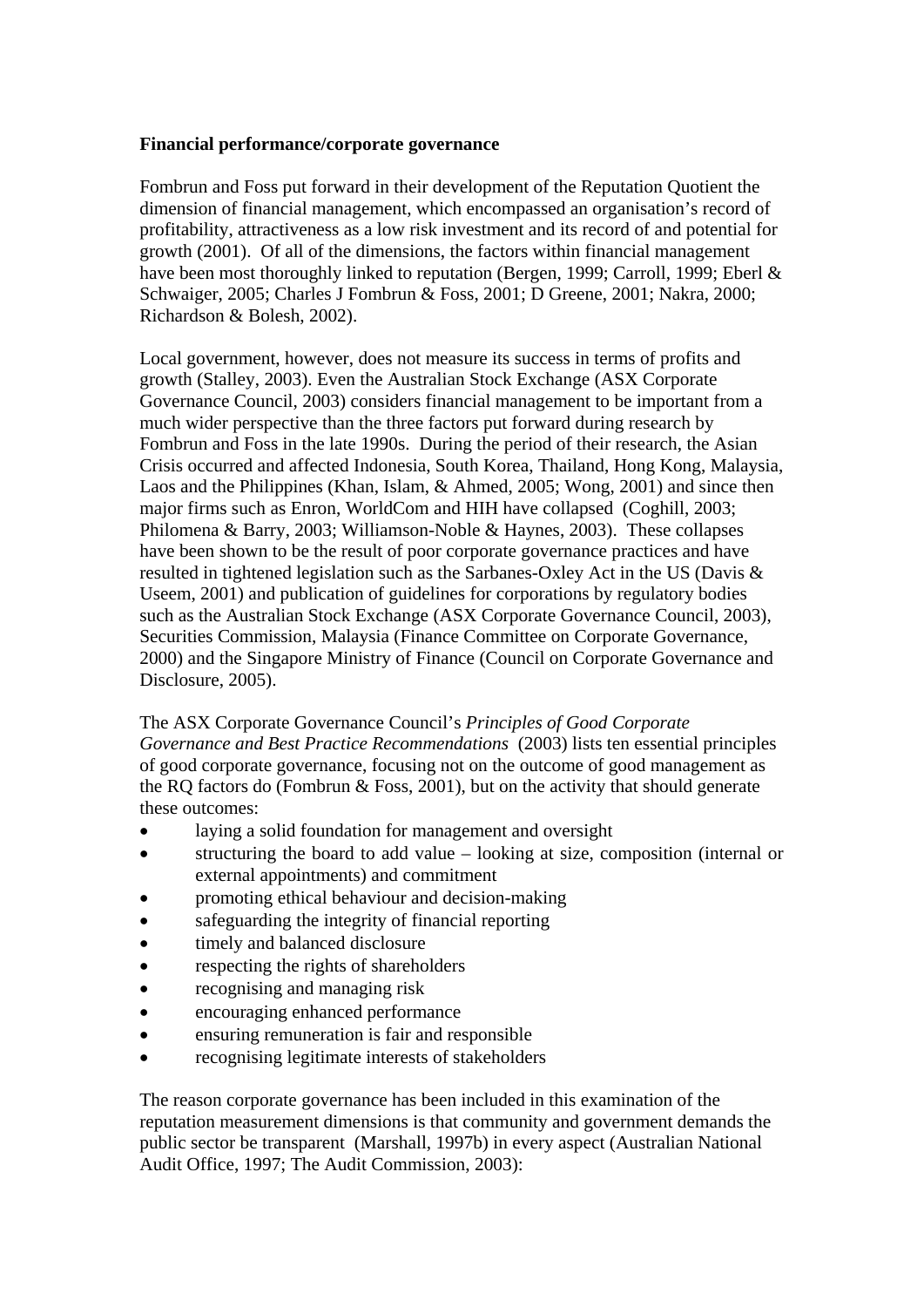- financial management, including purchasing
- operations
- which services are offered to whom and the reasons for this offering
- presentation of value for money to the funding ratepayers and taxpayers.

Local government has the foundations of good corporate governance already established in meetings that are open to the public, but due to scrutiny by the community, government stakeholders, community groups and customer groups such as developers, must make this transparency absolute.

In local government, the concept of corporate governance put forward by the Municipal Association of Victoria (Good Governance Advisory Group), Australia, (Good Governance Advisory Group, 2004 p. 6) outlines corporate governance as:

- participatory
- consensuss oriented
- accountable
- transparent
- responsive
- effective and efficient
- equitable and inclusive
- law abiding

The outlines of the ASX (private perspective), the Municipal Association of Victoria and the ANAO (both public perspectives) are compared in the table below, using the private sector model as a benchmark and, as a result, a local government model developed. These three models have been selected because of their Australian perspective and because they are models that could be adapted by any local government in Australia:

| <b>Australian Stock</b><br><b>Exchange</b> – principles<br>of good corporate<br>governance (ASX<br><b>Corporate Governance</b><br><b>Council, 2003)</b>                                                                | <b>Municipal Association of</b><br>Victoria – Good<br><b>Governance Guide (2004)</b>                                                                                             | Auditor-General,<br><b>Australian National Audit</b><br><b>Office - Public Sector</b><br><b>Governance: Better</b><br><b>Practice Guide (2003)</b>                                           | Summary – a model for<br>local government?                                                                                                                                  |
|------------------------------------------------------------------------------------------------------------------------------------------------------------------------------------------------------------------------|----------------------------------------------------------------------------------------------------------------------------------------------------------------------------------|----------------------------------------------------------------------------------------------------------------------------------------------------------------------------------------------|-----------------------------------------------------------------------------------------------------------------------------------------------------------------------------|
| Management and<br>$oversight - strategic$<br>planning and guidance;<br>clarification of roles and<br>responsibilities of board<br>and senior staff to<br>facilitate accountability;<br>ensure balance of<br>authority. | Strategic planning – set<br>clear sense of direction for<br>community, council and<br>the organisation.<br>Clarifying roles and<br>responsibilities of<br>councillors.           | Legislative regulation of<br>boards and senior staff;<br>resource management with<br>responsibilities delegated<br>and accountability for<br>results.<br>Monitoring – systems and<br>people. | Management and oversight<br>supervision of:<br>planning<br>stakeholder<br>$\bullet$<br>relationships<br>monitoring<br>$\bullet$<br>performance<br>of<br>the<br>organisation |
| Structure the board to<br>add value – competence;<br>commitment:<br>independence; ability to<br>challenge the<br>performance of<br>management                                                                          | Democratic election of<br>councillors – legitimacy of<br>their election will affect<br>the community's<br>perception.<br>Robust debate, acceptance<br>by councillors of majority | Leadership - ANAO refers<br>to CEO as sole leader as<br>most public sector<br>organisations, with the<br>exception of local<br>government, do not have a<br>board. Once chapter deals        | Ability of the council and<br>senior management to<br>work together with<br>common purpose;<br>legitimacy of councillors'<br>seat at the table.                             |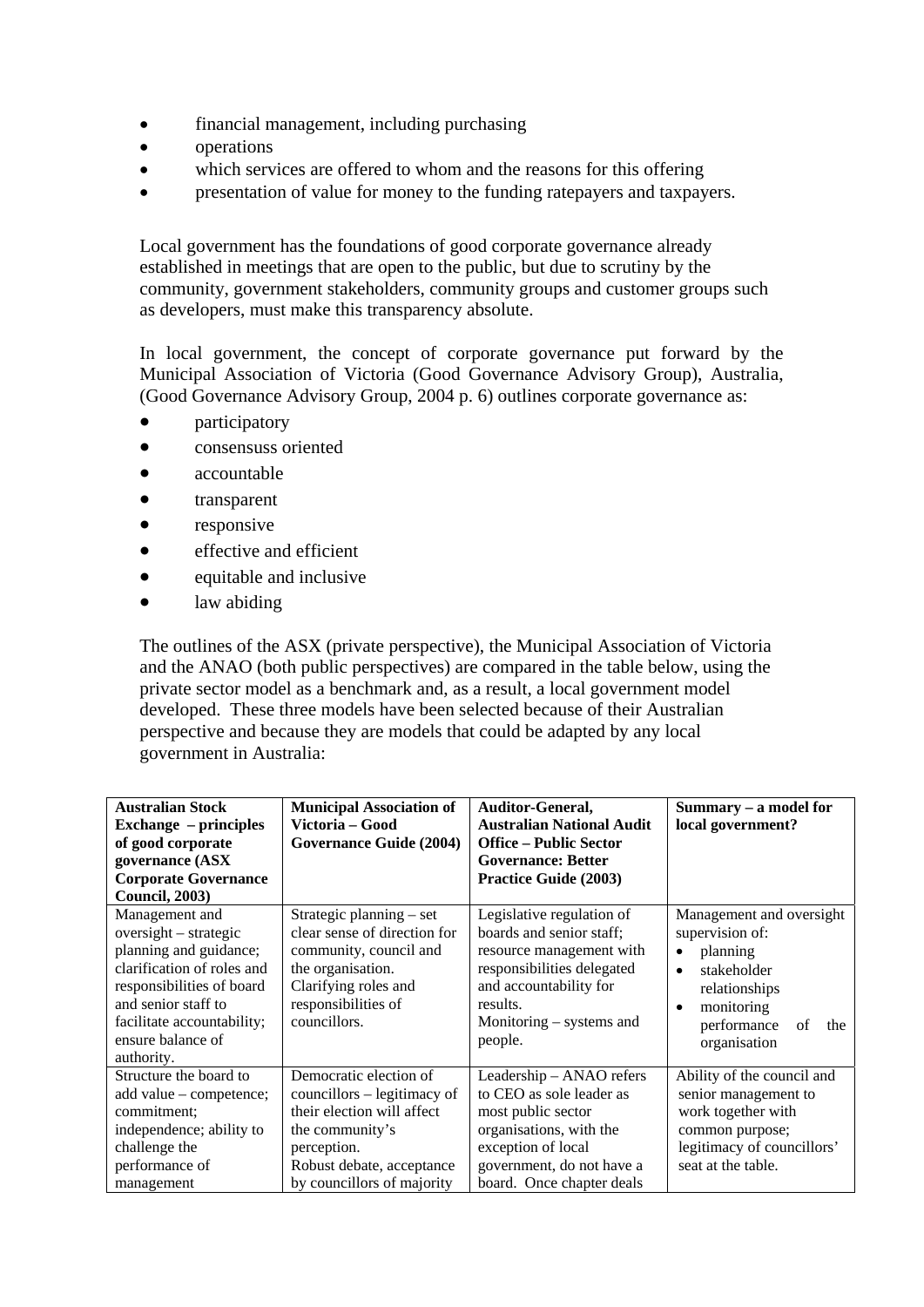| <b>Australian Stock</b><br><b>Exchange</b> – principles<br>of good corporate<br>governance (ASX<br><b>Corporate Governance</b><br><b>Council, 2003)</b>                                                                                                                                                       | <b>Municipal Association of</b><br>Victoria - Good<br><b>Governance Guide (2004)</b>                                                                                                                                                                                                                                                                                                                                                                  | Auditor-General,<br><b>Australian National Audit</b><br><b>Office – Public Sector</b><br><b>Governance: Better</b><br><b>Practice Guide (2003)</b>                                                                                                                                                                                                                                       | Summary - a model for<br>local government?                                                                                                                                                                                                                                                                                                |
|---------------------------------------------------------------------------------------------------------------------------------------------------------------------------------------------------------------------------------------------------------------------------------------------------------------|-------------------------------------------------------------------------------------------------------------------------------------------------------------------------------------------------------------------------------------------------------------------------------------------------------------------------------------------------------------------------------------------------------------------------------------------------------|------------------------------------------------------------------------------------------------------------------------------------------------------------------------------------------------------------------------------------------------------------------------------------------------------------------------------------------------------------------------------------------|-------------------------------------------------------------------------------------------------------------------------------------------------------------------------------------------------------------------------------------------------------------------------------------------------------------------------------------------|
|                                                                                                                                                                                                                                                                                                               | decisions, efforts to<br>reconcile divergent views,<br>teamwork and mutual<br>respect between<br>councillors; emphasis on<br>roles and relationships.                                                                                                                                                                                                                                                                                                 | with the role of boards and<br>another with monitoring<br>board performance (ANAO,<br>2003).                                                                                                                                                                                                                                                                                             |                                                                                                                                                                                                                                                                                                                                           |
| Ethical and responsible<br>decision making                                                                                                                                                                                                                                                                    | <b>Commitment</b> to fairness<br>and effectiveness in<br>dealing with the<br>community; respect for the<br>law; honesty, integrity,<br>fiscal responsibility,<br>prudence and probity;<br>accountability, openness<br>and transparency;<br>acknowledgment of the<br>importance of conflict of<br>interest; focus on outcomes<br>intended for community.<br>An ethical culture should<br>permeate every level of the<br>organisation.                  | Ethical structures that allow<br>control of fraud and other<br>risk, and at lower levels of<br>the organisation, "exercise<br>consideration and sensitivity<br>in their dealing with<br>members of the public and<br>employees" (p3).<br>Emphasis on conflict of<br>interest, with two chapter<br>devoted to this aspect of<br>governance.                                               | Ethical responsibility in<br>decision-making and in<br>dealing with stakeholders<br>at every level of the<br>organisation.                                                                                                                                                                                                                |
| Safeguard integrity in<br>financial reporting -<br>concerned with internal<br>and external auditing set<br>up and independence;<br>annual report.<br>Timely and balanced<br>disclosure.                                                                                                                       | Integrity in financial<br>reporting with a<br>requirement for fiscal<br>prudence, responsibility<br>and accountability.<br>Focus is on the community<br>- transparency via two-<br>way communication.<br>Responsibility of<br>councillors and the<br>organisation to make sure<br>community is informed<br>and to encourage<br>participation and feedback<br>that can be used from<br>planning through<br>implementation and<br>operational activity. | Financial management<br>structures - legislative<br>controls including<br>establishment of audit<br>committee and external<br>auditing; publication of<br>financial statements yearly.<br>Internal and external<br>accountability – more<br>comprehensive than private<br>sector; role in increasing the<br>confidence of stakeholders;<br>ensuring consultation and<br>feedback sought. | Accountability in financial<br>management, planning and<br>performance, service<br>delivery, community<br>expectations.<br>Emphasis on transparency<br>in the processes used to<br>make decisions, develop<br>and implement policies<br>and to oversee the running<br>of a local government<br>authority.                                 |
| Respect the rights of<br>shareholders-<br>communication and<br>"making it easy for them<br>to participate in general<br>meetings" (p39).<br>Recognise the legitimate<br>interests of stakeholders<br>- 'legal and other'<br>obligations to this group<br>in natural, human, social<br>and other environments. | Community consulted as a<br>matter of course and<br>participation encouraged.<br>Rights of sectional<br>stakeholders respected and<br>balanced with the rights of<br>the general community.                                                                                                                                                                                                                                                           | Considers this principle<br>under internal accountability<br>- refers to stakeholders<br>generally with no reference<br>to ownership.                                                                                                                                                                                                                                                    | Relationships with all<br>stakeholders - use of<br>community consultation<br>and participation at much<br>deeper organisational level<br>than simply input to<br>councillors/elected<br>representatives.<br>Responsibility to the<br>community (and knowing<br>what the community<br>expects and needs) is the<br>focus of most corporate |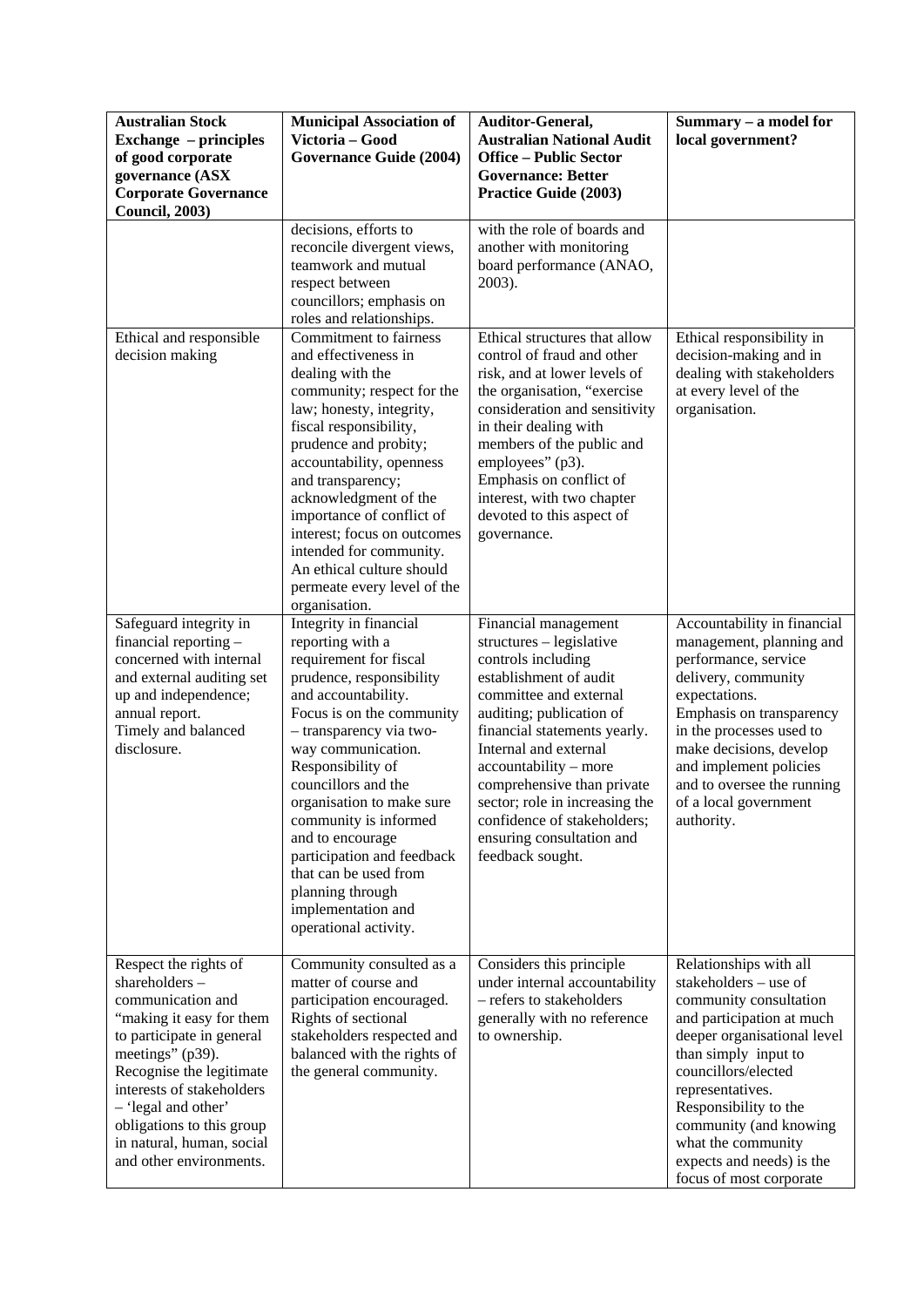| <b>Australian Stock</b><br><b>Exchange</b> – principles<br>of good corporate<br>governance (ASX<br><b>Corporate Governance</b><br><b>Council, 2003)</b>                                                              | <b>Municipal Association of</b><br>Victoria - Good<br><b>Governance Guide (2004)</b>                                                                                                                                                                                      | Auditor-General,<br><b>Australian National Audit</b><br><b>Office - Public Sector</b><br><b>Governance: Better</b><br><b>Practice Guide (2003)</b>                                                                                                                               | Summary - a model for<br>local government?                                                                                                                                                                                                                                                                                                                        |
|----------------------------------------------------------------------------------------------------------------------------------------------------------------------------------------------------------------------|---------------------------------------------------------------------------------------------------------------------------------------------------------------------------------------------------------------------------------------------------------------------------|----------------------------------------------------------------------------------------------------------------------------------------------------------------------------------------------------------------------------------------------------------------------------------|-------------------------------------------------------------------------------------------------------------------------------------------------------------------------------------------------------------------------------------------------------------------------------------------------------------------------------------------------------------------|
|                                                                                                                                                                                                                      |                                                                                                                                                                                                                                                                           |                                                                                                                                                                                                                                                                                  | governance activity.                                                                                                                                                                                                                                                                                                                                              |
| Recognise and manage<br>risk – management of<br>systems so that fraud<br>can't occur; issues<br>managed before they<br>become crises. The<br>ASX principle relates<br>mainly to financial and<br>management systems. | Not referred to specifically<br>by Hunt et al, but assumed<br>to be included in fiscal and<br>administrative<br>management.                                                                                                                                               | Identifying, analysing and<br>mitigating risks that could<br>prevent an agency from<br>achieving its objectives,<br>covering operating<br>performance, information<br>technology and management<br>systems, financial<br>management.                                             | Risk management:<br>regularly<br>$\bullet$<br>audited<br>systems in operational,<br>management, financial<br>and IT fields<br>workplace health and<br>$\bullet$<br>safety systems<br>reducing exposure to<br>financial risk including<br>insurance management<br>systems implemented<br>to prevent fraud or<br>mischief<br>disaster mitigation and<br>management. |
| Encourage enhanced<br>performance – focuses<br>on board and<br>management<br>performance with fair<br>and regular reviews of<br>both.                                                                                | Performance management<br>and measurement of the<br>organisation, councillors<br>and staff - against<br>objectives of the strategic<br>plan and measuring<br>outcomes rather than<br>outputs, sensitive to local<br>needs.<br>Accountability of<br>councillors and staff. | Internal and external<br>accountability structures -<br>resource management.<br>This aspect is difficult to<br>compare because the<br>Auditor-General's principles<br>have been developed for<br>public sector organisations<br>answerable to government<br>rather than a board. | Councillor-CEO<br>$\bullet$<br>relationship<br>Unity of direction and<br>$\bullet$<br>command<br>Monitoring<br>of<br>$\bullet$<br>performance of staff<br>and councillors.<br>Continuous<br>$\bullet$<br>improvement                                                                                                                                              |
| Remuneration - policies<br>that attract talented and<br>committed directors and<br>employees "to encourage<br>enhanced performance of<br>the company" $(p51)$ .                                                      | Hunt et al do not make<br>reference to councillor or<br>staff remuneration.                                                                                                                                                                                               | Public sector organisations<br>and state and federal levels<br>in Australia answer to<br>government rather than a<br>board.                                                                                                                                                      | Local government is<br>required to work to, and to<br>publish in the annual<br>report each year, a<br>councillor remuneration<br>policy.<br>Accountability in staff<br>remuneration within<br>performance management<br>system.                                                                                                                                   |

## *Table 6.1 Comparisons of corporate governance guidelines, developed from ASX (ASX Corporate Governance Council, 2003), MAV (Good Governance Advisory Group, 2004) and ANAO (Australian National Audit Office, 1997).*

Emerging from this comparison is a clear picture of a corporate governance framework for councils that may provide the foundation for sound reputation if the benefits of good corporate governance transfer across sectors. The feature of this and the MAV models for corporate governance is the recurring theme of stakeholder relationships throughout the framework, detailed previously.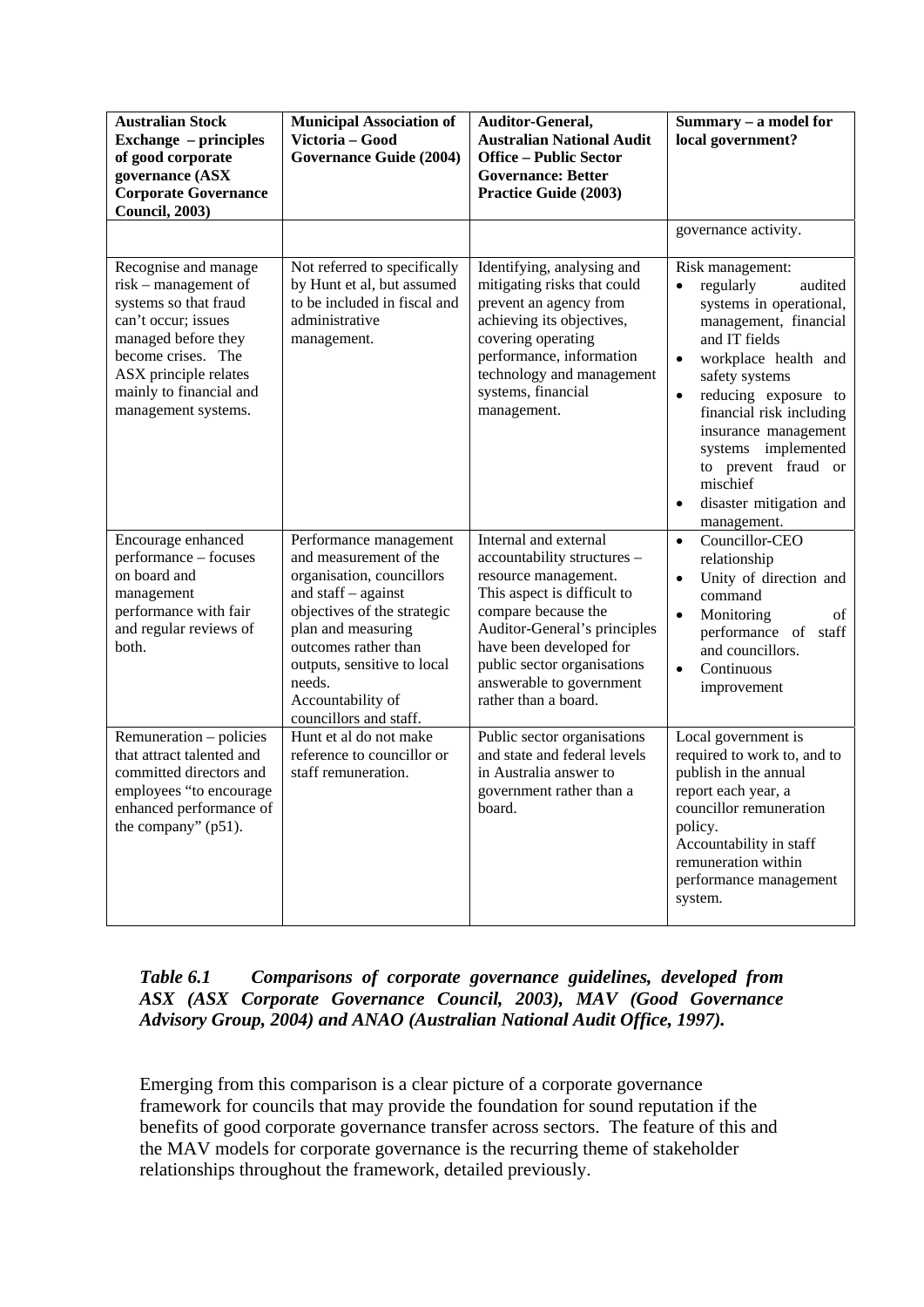This framework can be summarised:

- Management and oversight planning, managing stakeholder relationships and monitoring organisational performance
- Council/senior management unity
- Ethical decision making
- Accountability and transparency
- Stakeholder relationships based on consultation and engagement
- Risk management
- Performance management
- Remuneration fair and transparent

However, there are two corporate governance activities outlined in the ASX Good Governance Guide that can not be transferred from private to public models of corporate governance:

- Ensuring the composition of the board adds value to the organisation is not possible in local government, where 'board members' are democratically elected; and
- The shareholder focus of private sector corporate governance models (ASX) Corporate Governance Council, 2003), if applied to the public sector, would result in public sector goals focused on budgets rather than community needs and the building of social capital (Jennifer Bonfield, 2002; Stalley, 2003).

Adherance to principles of corporate governance may have helped the range of councils across Australia that have been sacked by departments of local government for offences ranging from disunity preventing decision making through to corruption, conflict of interest and financial mismanagement (Cetinic-Dorol, 2002; R Oxley, 2003; Sexton, 2004; Unknown, 2007). These sackings alert the community to the shortcomings of local government and highlight the importance of corporate governance at municipal level.

#### **Product and Service**

In research by Dowling (2001), Fombrun (1996), Davies et al (2003), product and service has been related to product and brand management, with images developed to market products thought to contribute to reputation. In the RQ, product and service share a role in reputation management with the five other dimensions and in some cases can be the only contact a stakeholder has with an organisation.

There are two aspects to this dimension:

- The product/s and service/s; and
- The way products or services are delivered customer service (Davies et al., 2003; Charles J Fombrun, 1996).

According to Evans and Lindsay (2002), good quality product and service can provide organisations with a competitive edge, reduced manufacturing and development costs, and increased productivity, profits and other measures of success. "Most importantly, good quality generates satisfied customers, who reward the organization with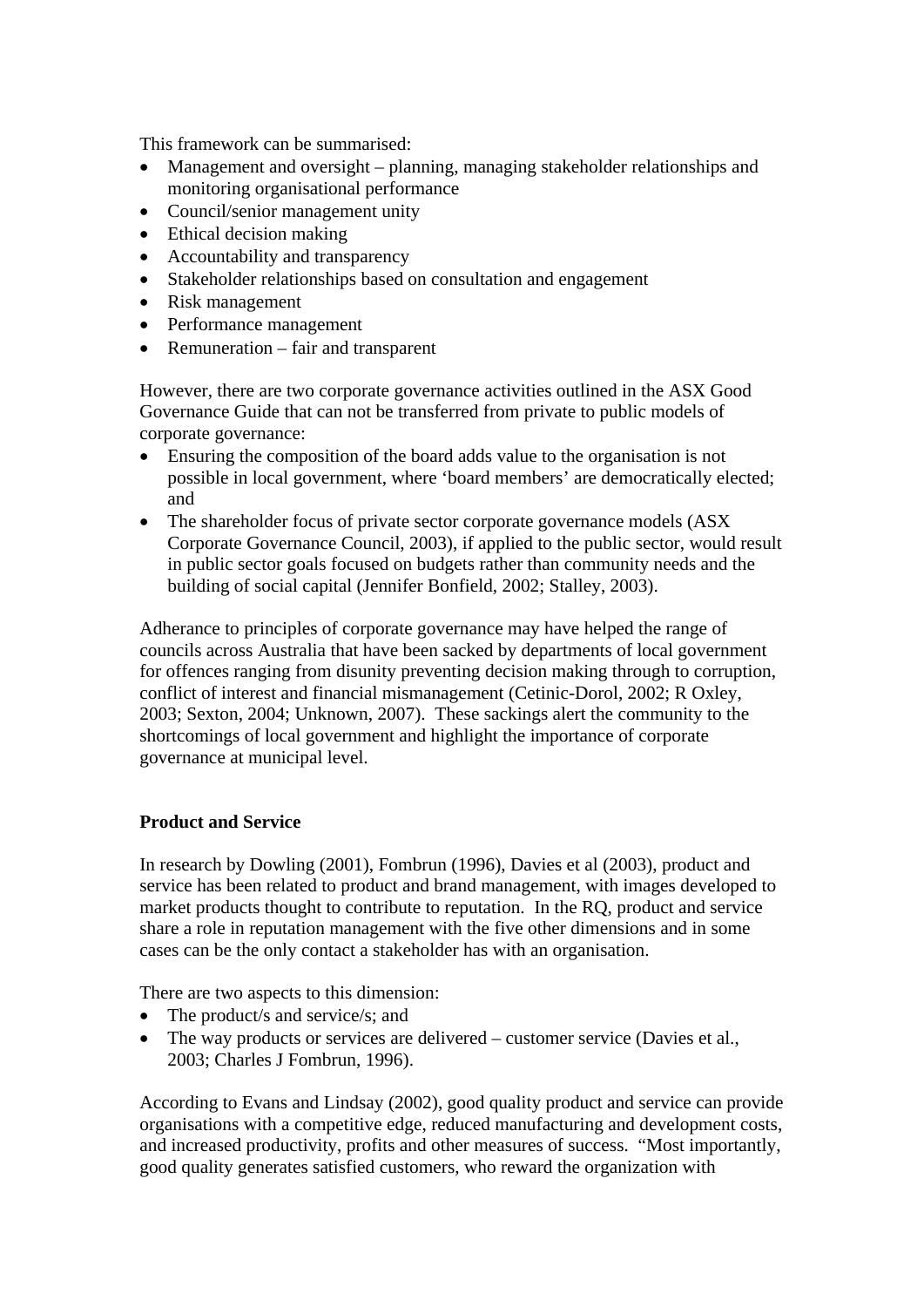continued patronage and favourable word-of-mouth advertising…" (p4). They base quality management on three principles, which are closely aligned with certain dimensions of reputation management: focus on stakeholders and customers (corporate governance and product and service), participation and teamwork by everyone in the organisation (organisational culture) and a way of doing 'business' that is supported by continuous improvement and learning (vision and leadership, organisational culture, product and service, social and environmental responsibility and corporate governance) (p 17).

Offering value for money is one of the aspects of reputation development in the product/services dimension of the Reputation Quotient, and is particularly pertinent to the public sector with its taxpayer focus and its efforts to provide value for money for all stakeholders.

In the private sector, product and service offerings are determined by market demand. In local government, products and services offered have developed from the propertybased services of roads, rates and rubbish of the pre-1970s to more social and intangible offerings such as immunisation, aged accommodation, child care, tourism, urban renewal, youth development, crime prevention and health (Marshall, 1997a). Johnson (2002) divides these into public (services to property) goods and merit (services to people) goods. Public goods are those, such as parks, roads, environmental protection and public safety, that are services from which members of the community can not be excluded. Merit goods are those that "…society thinks people should consume or receive, no matter what their incomes are and are goods that the government ought to provide even if society does not demand them" (A. K. Johnson, 2002 p. 2).

In this article explaining the differences between public and merit goods, Johnson was writing about the expectation gap between the community's expectations and the organisation's activity, something that has become a focus of local government in recent times (Adams and Hess, 2001; Marshall and Wray, 1999; Marshall, 1997). Reputation was found by to be the fit between a person's cognitive and emotional values and the ability of an organisation to fill this expectation gap. Johnson wrote that while local government continues to improve the level of services and product, so the expectations of the community rise. Johnson surmised from research that this raising of the bar was due to increasing education, which in turn has led to people wanting a better life. "This desire to achieve higher quality of life leads to greater expectation from all levels of government " (2002 p. 2).

Jones describes traditional local government levels of service and product offering as developed from an attitude that, as many government products and services are subsidised, staff feel they are doing the client a favour (1993 p. 199). Examination of private enterprise shows that a number of early organisations also had this attitude – Henry Ford is famous for offering his motor cars in 'any colour as long as it's black' (Williamson, 1991 p. 1). This attitude, however, doesn't fit with the progression of stakeholders up Maslow's hierarchy of needs – when the service was first introduced, it may have felt like a favour to the client who initially might have been grateful, but the progression up the ladder of expectation has left this attitude behind. A bad reputation in the area of product and service offering will eventually lead to a consumer backlash and even pressures through regulation if this is ignored (D.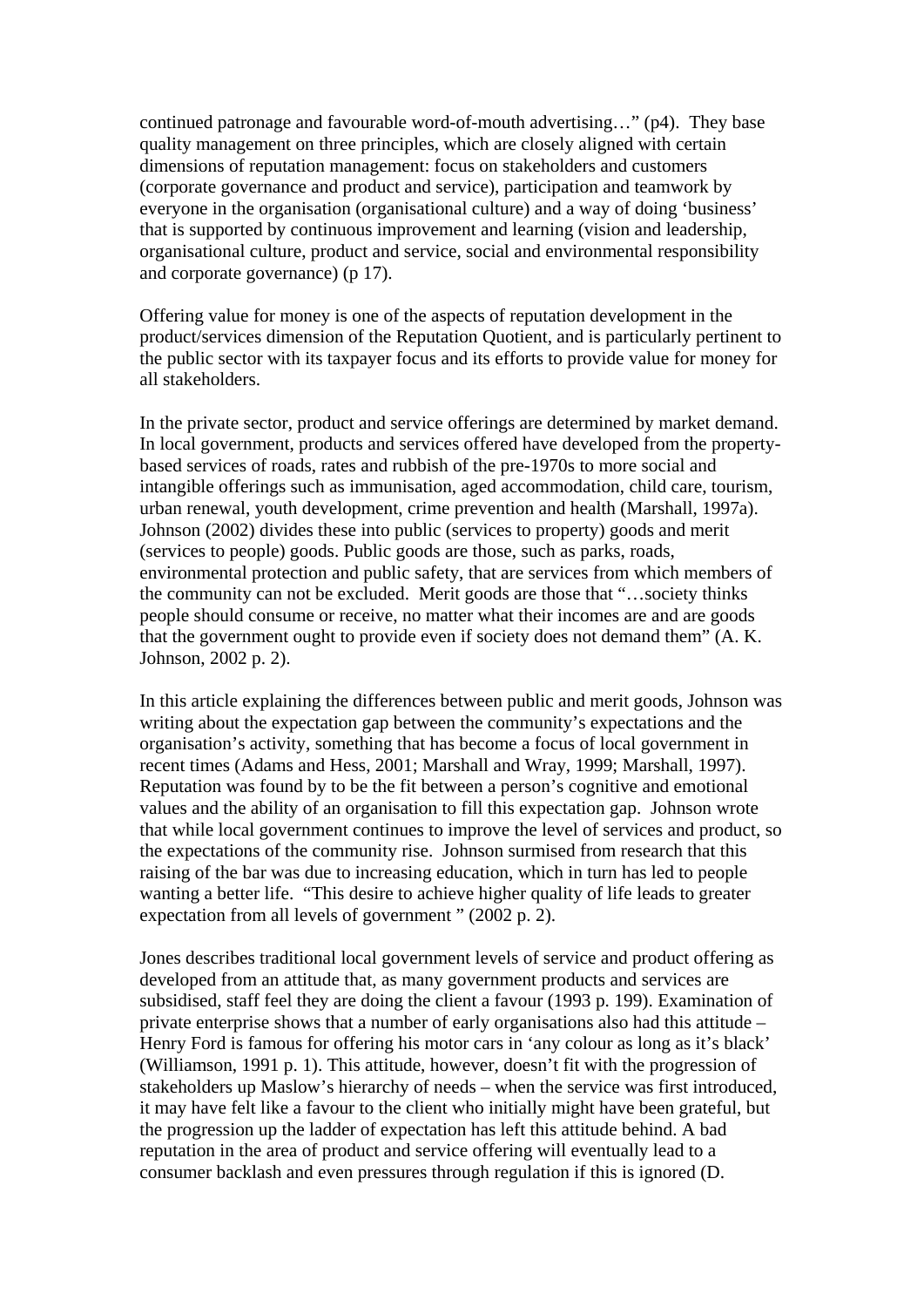Wheeler & Sillanpää, 1997). If local government is examined closely, it has actually changed according to community demands over the years, something easily measured within each council by comparing today's population and number of services with those services offered in the past. Davison and Grieves (1996) have found that local government, in the UK at least, has been delivering value for money and changing its service offering to suit demand since 1893. Research into similar change in Australia and the US may produce similar results – the change of focus from 'services to property' to a blend of services to property and services to people tends to support this (G. Johnson & Scholes, 2002; Marshall, 1997b; Tucker, 1997), although many might argue that these changes were made reluctantly and under pressure from the community and other spheres of government (Chapman, 1997; Marshall, 1997b).

The local government attitude described by Jones (1993) has its roots in the ruledominated version of bureaucracy. Jones gives examples (pp 199-200):

- Government salaries are only rarely dependent on service use; so many governments are really involved in de-marketing to limit the demand for a product. Councils in beachside residential areas of Sydney want to limit the use of a beach, not increase it, for example.
- Governments are usually monopolists: if people do not like the municipal garbage service, for example, they cannot get a refund and go elsewhere. A resident has to have a house plan approved by the council. The comparison is the opposite to the private sector situation where people usually have a choice. Public servants are not selected for their ability to sell products; most councils have no selling or marketing section of any significance. Public relations in local government is usually about image building and about dealing with mistakes and scandals. Government in selling mode usually means providing information, which is not marketing, selling or customer service. Public servants often have a moral arrogance because they are, after all, 'serving the public' and do not have a profit motive as a goal. Good intentions, however, are no longer enough."

This has been a problem in the past for local government as this sector has traditionally considered itself an administrator rather than a service provider, and clients have no choice but to accept the offering. This may be the root of the generally mediocre reputation local government has held in the past. Over the past 20 years, however, local government in Australia and the UK have worked on the customer service and quality of product and service offerings, with several organisations - particularly Oxfordshire County Council in the UK, councils in the states of Victoria and Queensland, and Wollongong City Council (Asser & Haines, 1995; R. Jones, 1999; Kloot, 1999) - leading a general shift to better product and service quality and customer service. The councils that have pioneered this shift have implemented these programs with a change in organisational culture, which supports the earlier assumption in this paper that organisational culture is central to reputation. The fact that the changes have been for the better from a customer's point of view has been supported by customer service surveys by both the benchmarkers and those attempting to follow their lead. The benefits to those organisations proceeding along the quality and responsiveness path have been (Asser & Haines, 1995; R. Jones, 1999):

• support from stakeholders against government forced amalgamation (Oxfordshire);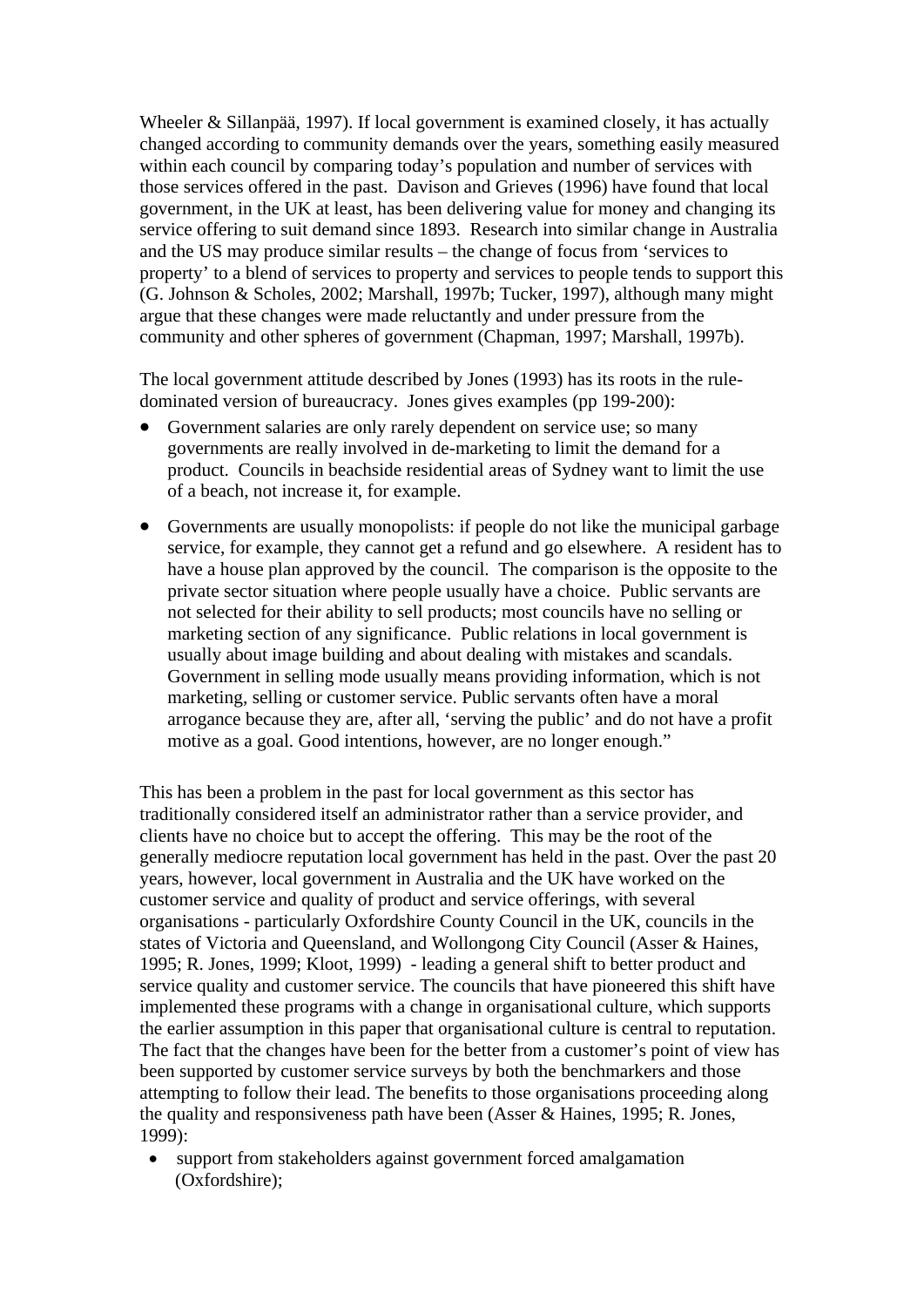- reduction in the number of complaints to the ombudsman or other independent agencies;
- increased services with no corresponding increase in cost or the requirement for additional revenue;
- increased trust of internal and external stakeholders (Wollongong); and
- increased citizen participation.

In the UK, the Local Government Association engaged research that revealed that there are 12 products and services, which, when offered well, can improve a council's reputation (Local Government Association, 2006). These are divided between products and services and communication and are described as (2006):

## **Cleaner, Safer, Greener:**

- adopt a highly visible, strongly branded council cleaning operation;
- ensure no gaps or overlap in council cleaning and maintenance contracts;
- set up one phone number for the public to report local environmental problems;
- deal with 'grot spots';
- remove abandoned vehicles within 24 hours:
- win a Green Flag award for at least one park; and
- educate and enforce to protect the environment.

## **Communications:**

- manage the media effectively to promote and defend the council;
- provide an A-Z guide to council services;
- publish a regular council magazine or newspaper to inform residents;
- ensure the council brand is consistently linked to services; and
- communicate well with staff so they become advocates for the council.

This research points to the importance of products and services to municipal reputation, in the UK at least, with work on this area proving to be one of the most direct and effective methods of improving council reputations. This correlates with the importance of quality product and service to the private sector. Any reduction in complaints by residents and business stakeholders, and subsequent removal of the threat of regulation by governments at other levels, must improve the ability of local government to function more smoothly and also must improve its prospects of sustainability.

## **Vision and Leadership**

The soul of an organisation is, according to Dowling (2001 p. 67) its vision and the cohesion and shared values that the organisation's leaders can develop.

Fairholm describes leadership very simply as a method of involving "…developing people and the organization in order to deal and cope with both complexity and change" (2001 p. 2). Fairholm joins other leadership and organisational development researchers and writers (Kotter, 1995; Manus, 1992; Napolitano & Henderson, 1998; Robbins, Millett, Cacioppe, & Waters-Marsh, 2001; Wright, 1996) in making a clear distinction between 'leadership' and 'management', which he describes as 'headship' and is not the same as leadership. Managers can be leaders, but leaders do not have to be managers (Barry Posner in the foreword of Napolitano & Henderson, 1998 p xv)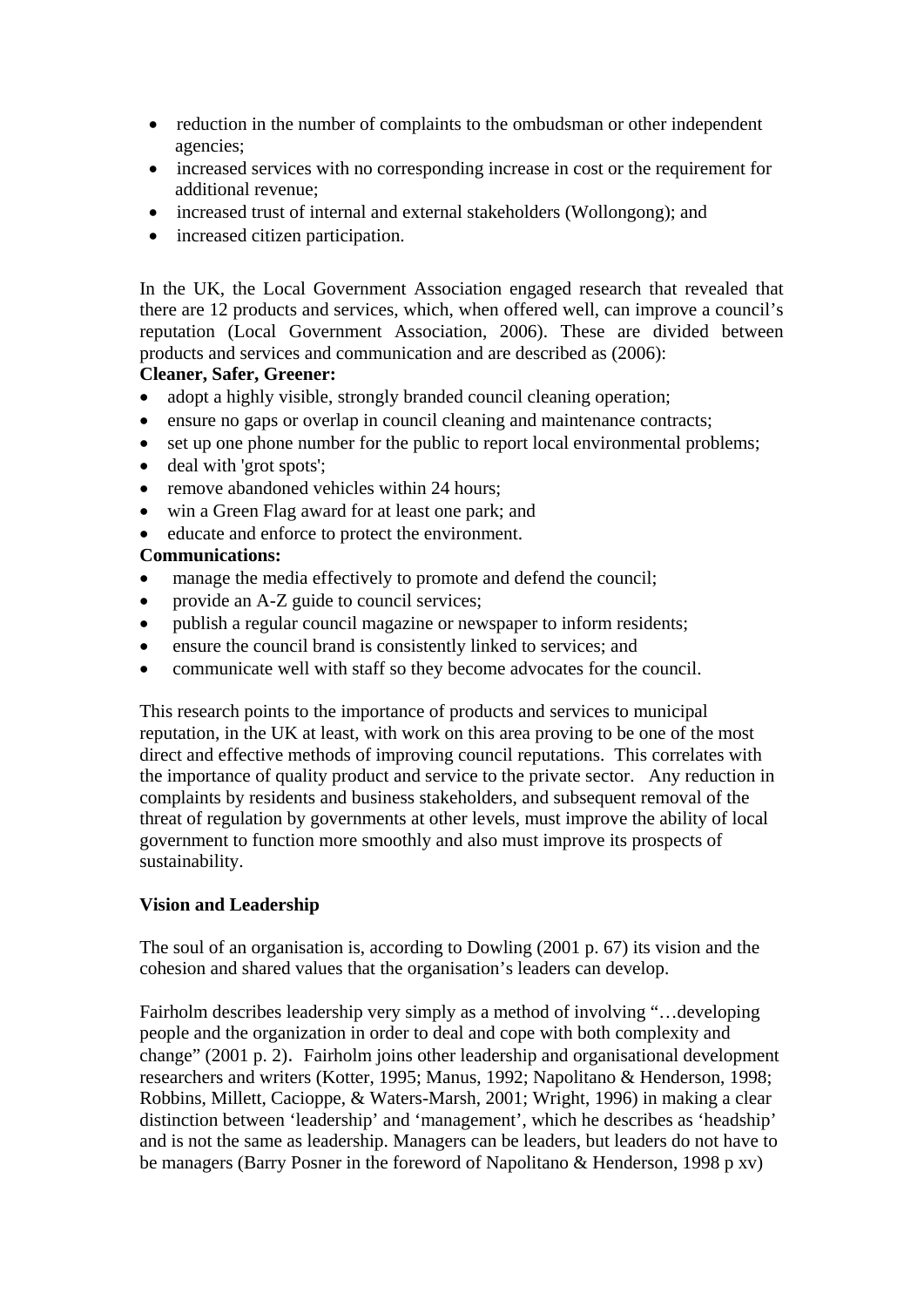and leaders can appear anywhere in an organisation. A more detailed explanation of leadership comes from Manus (1992 p 10):

*Leaders take charge, make things happen, dream dreams and then translate them into reality. Leaders attract the voluntary commitment of followers, energize them, and transform organizations into new entities with greater potential for survival, growth and excellence. Effective leadership empowers an organization to maximize its contribution to the well-being of its members and the larger society of which it is part. If managers are known for their skills in solving problems, then leaders are known for being masters in designing and building institutions; they are the architect of the organization's future.* 

Vision is "…an ideal that represents or reflects the shared values to which the organisation should aspire" (2001 p 69). If organisational culture is "…the way we do things around here," (Peter Elliott & Scott Gardner, 2002 p 10), then leadership is the technique used to move the organisation from its existing culture to one that reflects the vision of the organisation. "The key lies in effective interpretation of these standards and principles by executives and managers charged with making sustainability happen both strategically and operationally (Peter Elliott & Scott Gardner, 2002 p 10)." These executives and managers, if they are to effect the change needed to make this change occur, and if they also build integrity and character throughout the organisation, would effectively be 'visionary leaders' rather than simply managers (Miller, 2000 p 1).

In fact, Ross cites a range of research that shows that the chief executive officer is central to organisational development activity and thus the culture with the organisation. He cites a series of research on failures and success in attempts at organisational change as due to the support for and understanding of (or lack of) the concept of organisational development on the part of the CEO. However, he goes on to say that successful organisational development can be implemented at lower levels of an organisation even though such efforts "…are accomplished with much less efficiency and fewer and more labored results than those from the top down (Ross, 1986 p. 35)."

The link between vision and leadership and reputation can be made through the effects of leadership and vision on organisational culture. We have already seen that organisational culture is central to an organisation's reputation.

Two common threads in vision and leadership thought is that success in this field can be attributed to:

- a) the trustworthiness and integrity of leaders within an organisation; and
- b) their capacity to continue to learn.

As a critical stakeholder group, employees need to trust their leaders, which links back to the concept of stakeholder trust providing a platform for a good reputation. Miller (2000 p. 3) lists the values that are used in Fortune Magazine's ongoing study on the 100 best companies to work for in the US:

- credibility/trustworthiness;
- respect;
- fairness: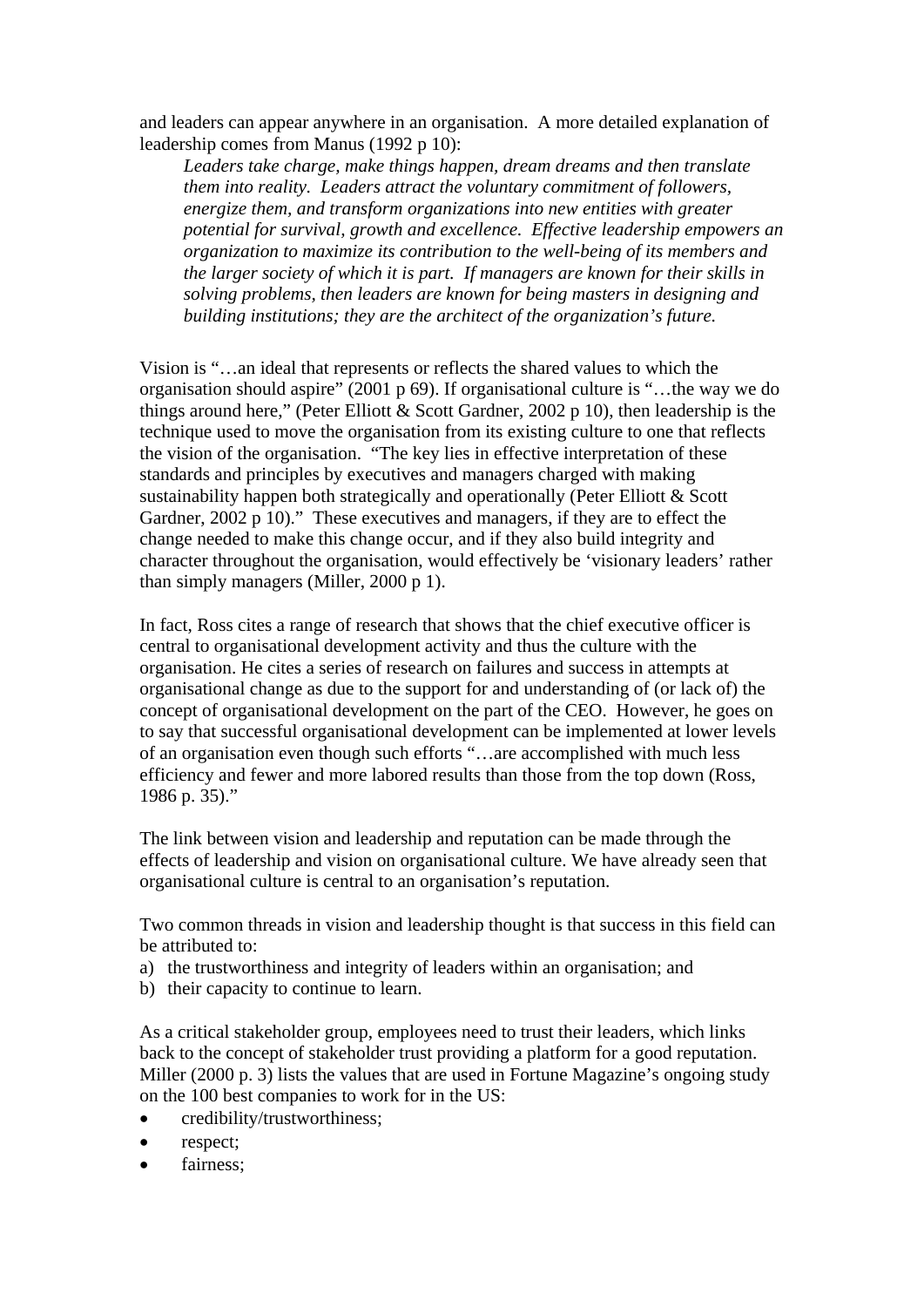- meaning of work; and
- sense of family/community.

In a similar Hewitt and Associates study in Australia (Tabakoff, 2000), employees were surveyed for the factors that make a company a 'best' employer: total compensation, *culture and purpose of the organisation, leadership (credibility and trust)*, relationships with co-workers, managers and customers, quality of life, opportunity and job tasks.

In the private sector, vision and leadership pays off. Collins and Porras, in their book *Built to Last* (1998) about visionary companies, defined visionary companies as "…premier institutions - the crown jewels – in their industries, widely admired by their peers and having a long track record of making a significant impact on the world around them…visionary companies prosper over long periods of time, through multiple product lifecycles and multiple generations of active leaders" (p1-2). They found that visionary companies were 15 times more profitable than the general market. Dunphy, Benveniste, Griffiths and Sutton (2000 p. 241) summarise Collins and Porras' findings:

*There were other significant differences. All of these elite companies have a core ideology that gives guidance and inspiration to the people inside the company. They place great store in a company culture and in inculcating staff with common values. They also have stable management and tend to recruit their CEOs from within the company. Perhaps most importantly, they set audacious goals for the organisation such as Du Pont's aim of becoming a 'zero waste' manufacturer.* 

In local government, however, where growth (in the organic sense) is a negative quality and success is measured by the level of service and facilities provided to the community, the success of leadership is difficult to measure. The culture of the organisation and the resulting quality of interaction with stakeholders might appear to be an effective measure, despite Lord's (2001 p. 433) reservations about using reputation measures to do so. In discussion on local government or public sector leadership, the terms 'community' and 'leadership' often appear together (Hartley, 2002; A. K. Johnson, 2002; Campbell, Jones and Richardson quoted in Rod Oxley, 2002)

Local government, therefore, adds a new dimension to leadership that happens to be part of the double-loop feedback process: the community. Johnson (2002) refers to the gap between the community's expectations and reality, and the requirement for local government to provide leadership in reducing the gap. According to Johnson, this gap can only be closed if it is recognised by local government leaders, and this recognition will only come from double-loop learning in the form of serious consultation. Oxley's explanation of leadership working with corporate governance is based on the Campbell, Jones and Richardson model of leadership progress in local government (quoted in Rod Oxley, 2002): from 'we rule' , which is characterised by control and rules, through 'we care', characterised by consultation and customer service, to 'we build', where connections and collaboration develop from consultation and participation and changes are made as a result. This third component of the model moves local government from 'what are *you* going to do about it?' to 'what are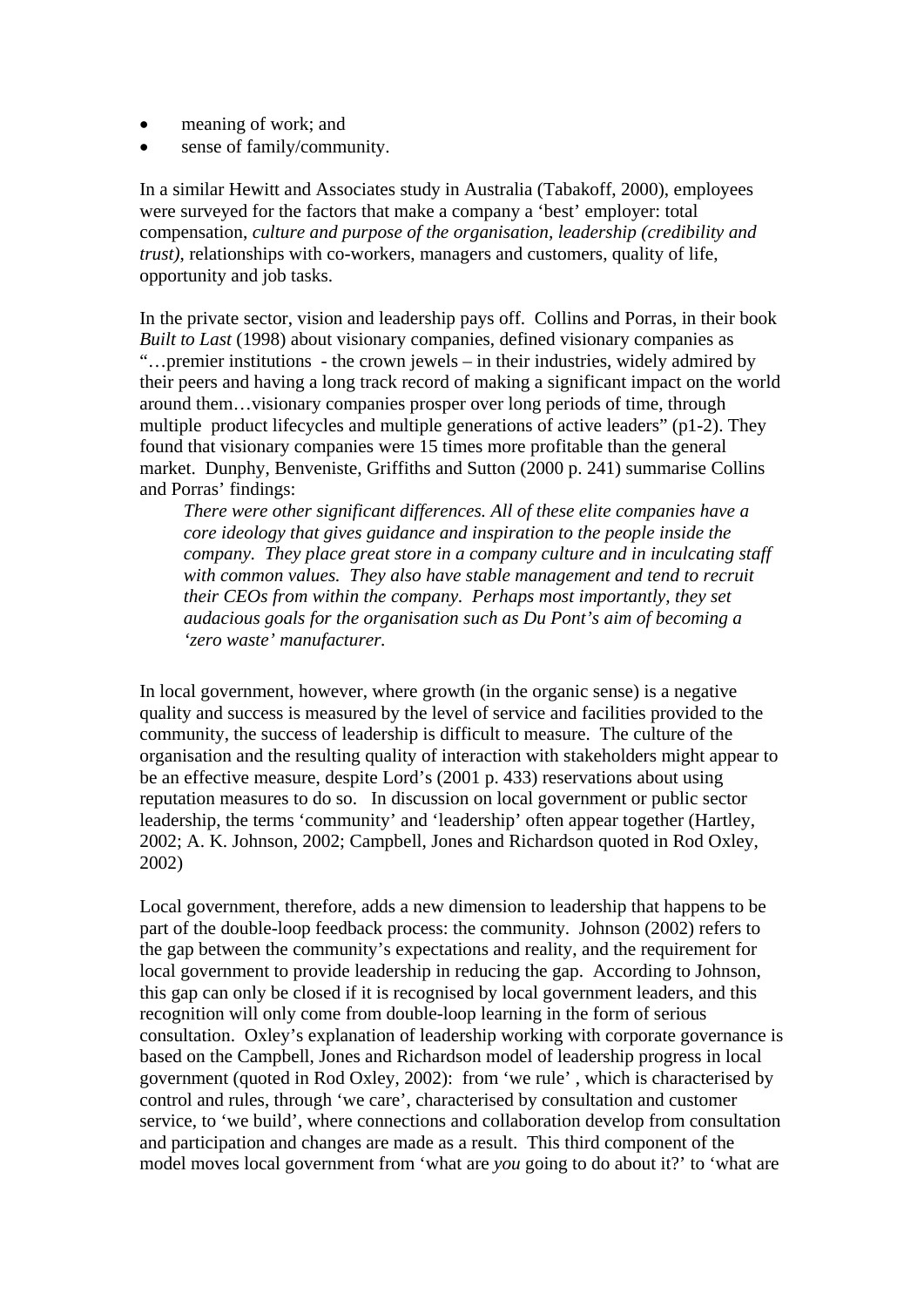*we* going to do about it' (Rod Oxley, 2002 p. 5). This collaborating model is supported by work done by Hartley (2002), who found that community leadership is based on three assumptions: governing by giving each group a voice; the democratic mandate to represent the whole community and to plan for the future; and to develop partnerships to help local government meet the needs of the community. Hartley's assumptions are based on this leadership coming from both political *and* operational levels of local government, and she asserts that local government management is starting to play a more central role in the community leadership process.

In research for this paper, no quantitative information was discovered on the effect of the CEO on the reputation of local government, or in fact any public sector organisation. The situation could be problematic, because local government authorities themselves would be reluctant, politically, to investigate any aspect of the organisation's leadership that might show that the CEO or general manager has more effect on reputation of an organisation than the mayor. This is despite similar research on the impact of private sector CEOs on organisational culture, and the positive relationships that exist. It is also despite the transient nature of the political element of local government, the long term nature of the task of building stakeholder trust, and the community's requirement for its local government to have the values that Dunphy, Benveniste, Griffiths and Sutton believe underpin sustainability (Dunphy et al., 2000).

Given the interdependence of organisational culture and leadership and vision, and that research on leadership has pointed to well led organisations becoming more efficient, innovative and able to satisfy consumer demand, the dimension of vision and leadership would be transferable to any reputation scale that measures reputation on local government. While vision and leadership is measured in the private sector in terms of growth, stability and long term return on investment, similar measurement in local government is not meaningful. The payoff might appear in value for money for ratepayers and development of appropriate services for the community that are well adopted – but this is a question for further research and not easily answered in a literature review. It seems that the solution to the dilemma of measuring vision and leadership in local government might be found in measuring the expectation gap – the very 'reputation' type of research that Lord (2001) warned against.

#### **Social and environmental responsibility**

Joseph outlines the positive aspects of adopting a socially and environmentally responsible approach to business. Access to investment is primary: in the UK, it is believed that the value of the ethical investment market is £8bn (Cowe and Williams, 2000 quoted in Joseph, 2001 p. 121). Joseph also believes that environmental and social responsibility leads to improved recruitment and staff retention. Investment company, Innovest, has researched the effect of social and environmental sustainability on financial performance in a variety of different sectors, including food, paper and forest products, computers and peripherals and textiles, and has found that sustainability leaders outperform those not practicing environmental responsibility with operating profit margins between between 3% and 10% higher than companies not deemed to be responsible in either arena (Crago, 2003; Kiernan & Foroodian, 2003; McGeachie, 2003; Silva, 2003). The sustainable leaders were taken from Innovest's EcoValue 21 framework, which gives companies across the world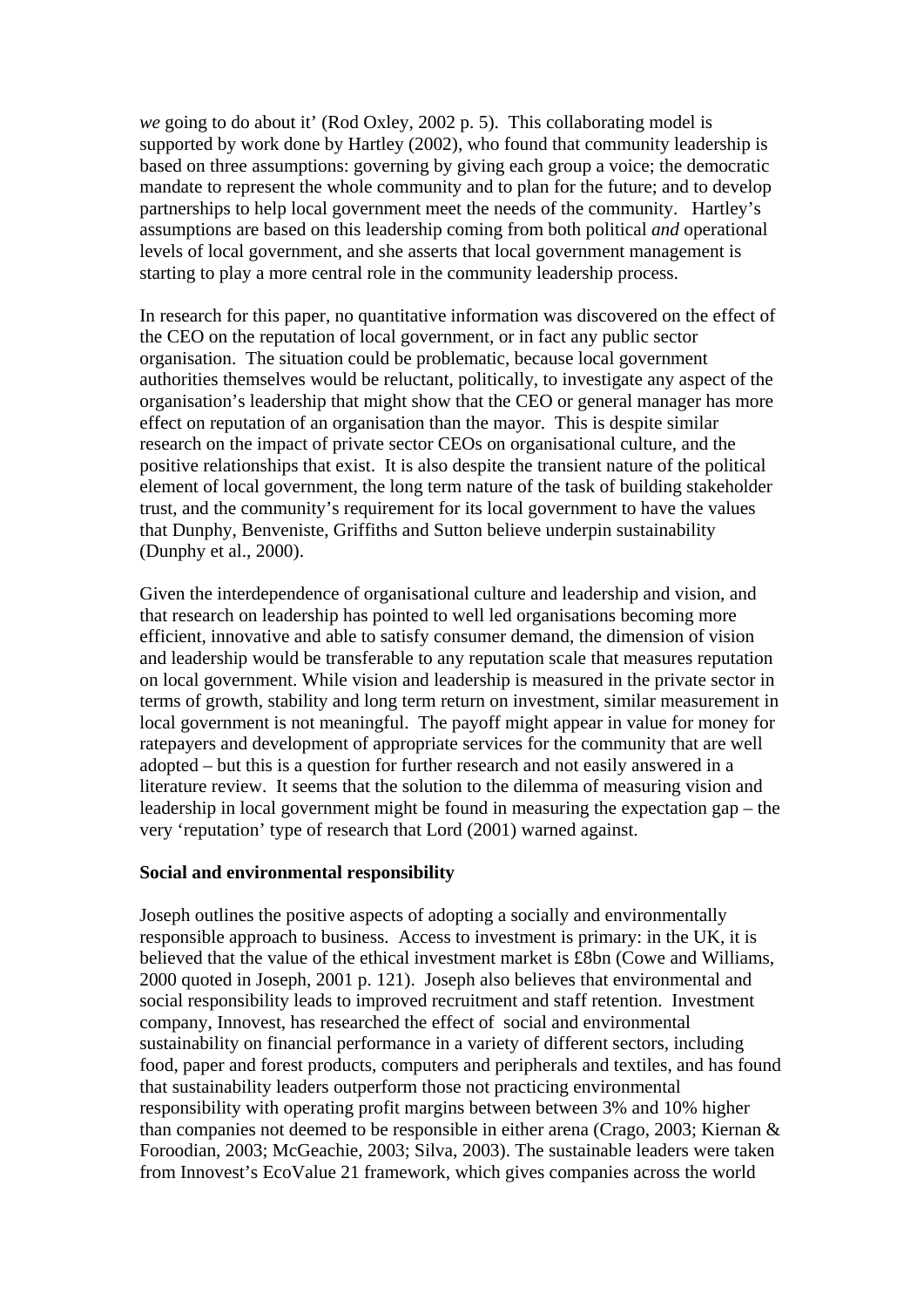ratings for their environmentally sustainable practices. However, while these studies indicate that social and environmental responsibility adds value, the researchers of one of these studies admit that their work is not conclusive (Kiernan & Foroodian, 2003 p. 1). "Even at that, the Innovest study cannot provide general conclusions about SRI either; what it does demonstrate is that, with a *robust platform* (their italics), SRI can strengthen portfolio performance across a wide variety of investment styles."

In their book *Built to Last: successful habits of visionary companies*, Collins and Porras (1998) devote a chapter to how long-lived organisations – those that have survived beyond their founders and were started before 1950 – consider "more than profits". They studied companies such as Ford, Motorola, Merck, Hewlett Packard and Johnson and Johnson, who without exception, have considered the community (social and environmental) an important component of their business since their foundation. Even Henry Ford (quoted in Collins & Porras, 1998 p. 53) claimed not to have been motivated by profit when he began manufacturing cars:

*I don't believe we should make such an awful profit on our cars. A reasonable profit is right, but not too much. I hold that it is better to sell a large number of cars but at a reasonably small profit…I hold this because it enables a larger number of people to buy and enjoy the use of a car and because it gives a larger number of men employment at good wages. Those are the two aims I have in life.* 

Karake tested the benefits of being 'socially responsive' by comparing the relationship between reputation indices and return on equity of 178 firms who had announced staff cutbacks from 1990-92. She found a positive relationship, and determined "partial support for the belief that socially responsive corporations are achieving better return on equity over those companies which are less socially responsive" (Karake, 1998 p. 213).

Public views of corporate responsibility might also be an indicator of the importance of this aspect of reputation management to the organisation. MORI UK found in research for UK corporate membership organisation Busines in the Community that 50% of people thought that companies should give equal attention to social, environmental and financial management (Dawkins & Lewis, 2002 p. 3). The research also discovered that of the number of people making buying decisions based on high levels of social responsibility, there had been an increase of 20% from 1997 to 2002, with 44% of respondents believing social responsibility to be very important, and a further 42% believing it to be fairly important in 2002 (p4).

The bottom line in local government is measured in terms of societal gains rather than dollar profits (P Black, 2002; Jennifer Bonfield, 2002; Stalley, 2003). Therefore social services and environmental rejuvenation and restoration could form part of the economic growth of local government and might be argued to be the major component of a council's bottom line.

Local governments across the world have provided a wide range of services: child care and aged care facilities, police forces and firefighting services, immunisation, housing, schools, welfare services, health care systems, infrastructure and transport. In Denmark, local government is active not only in social and environmentally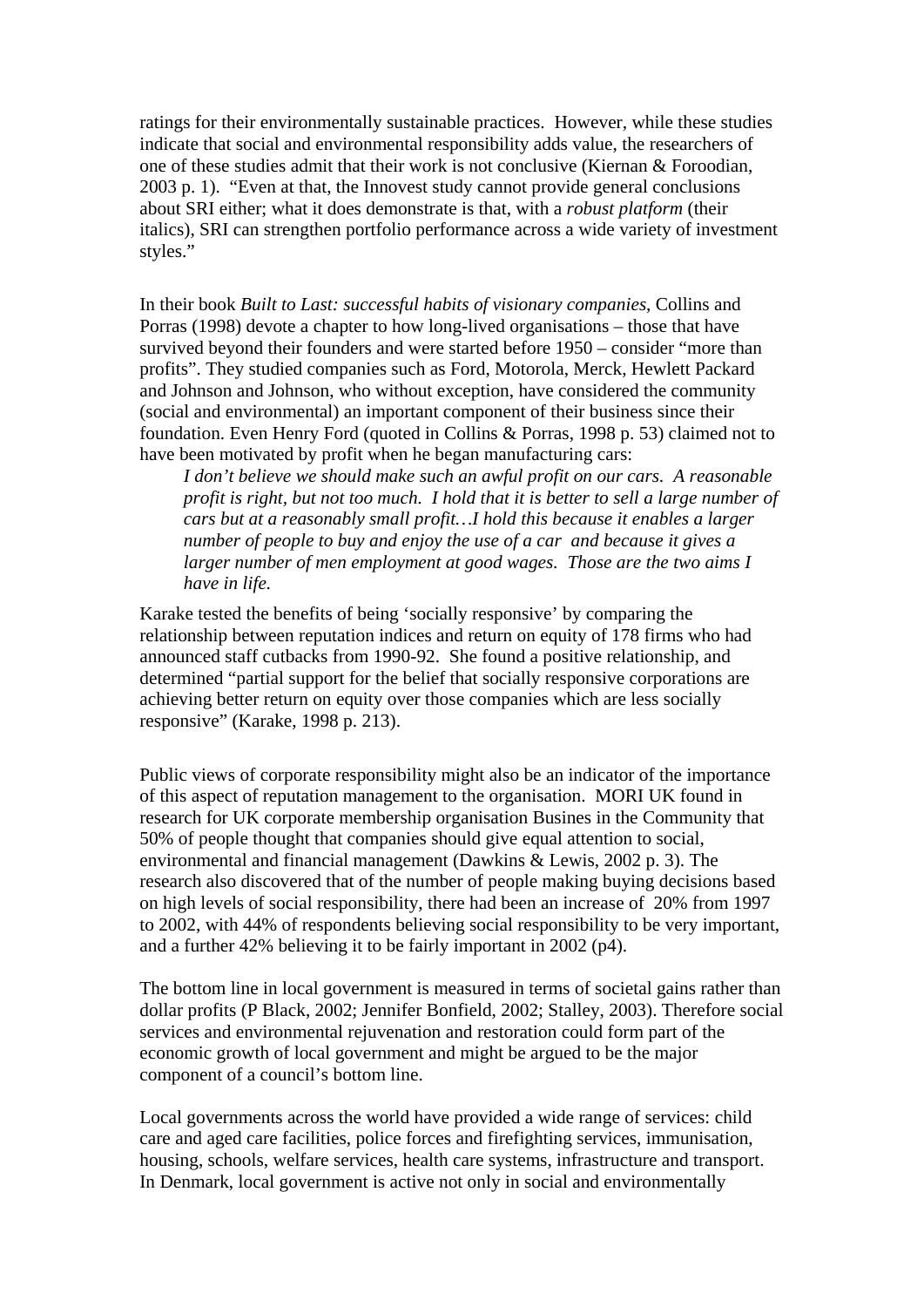responsible programs, but in requiring its suppliers and partners to be the same (Fisker, 2003).

Public expectations reflect this history. In a survey of residents' satisfaction of Tasmanian local government, a 17% gap was found between importance to the community and satisfaction with the services provided in the area of 'social and community services' (Enterprise Marketing and Research Services Pty Ltd, 2001). In a survey of residents of Toowoomba in Queensland, Toowoomba City Council found that respondents' importance of council's environmental activities sat on 70.3% and their satisfaction rated 63.3%. Importance of social aspects were 76.5% and satisfaction of these aspects was 65.5% (Wuoti, 2000). Measures of the contributions of local councils in Australia to environmental maintenance and repair are available, with the benchmark being about 20% of all council current expenditure in 1998-99 (Trewin, 2000). Similar statistics on social expenditure for local government are not available. These contributions to the environment, and the small amount of information available on expectation gaps relating to environmental activity, might indicate that:

- a) councils' communication of their environmental activity is lacking;
- b) there are shortcomings in the understanding of residents of environmental activity (in which case point a] should be improved); or
- c) the expectations of residents are higher than the available resources can provide.

Several authors on local government refer to 'social capital' and the value of this social capital (Peter Black, 2002; Jenny Bonfield, 2002). Stalley (2003) says that local government's bottom line is measured in terms of societal benefits. Bonfield gives definitions that relate closely to reputation and goodwill (2002 p. 1) and considers community consultation and engagement central to the success of a council's ability to build this social capital. She quotes Mark Latham, the Australian Shadow treasurer at the time, on his strategies for building social capital, which he believed was also tied to skills and social entreprenuerism (2002 p. 2):

- community-led identification and solution of problems;
- partnerships and collaboration;
- practice of stakeholder politics;
- focus on people and places rather than structures;
- creation of learning cities and communities.

In conclusion, local government's activity in social and environmental spheres seems to be somewhat taken for granted, but is high on the list of expectations of the community. As McIntosh, Leipzig, Jones and Coleman (1998) recommend, if local governments know the size of the expectation gap in these areas of their operations, they can include social and environmental activity in their strategic planning process and work toward closing the gap with the resources they have available. In Australia at least, this has already occurred, if environmental expenditure is any indication. The importance of social capital to the bottom line of local government would lead to the assumption that management of social and environmental activity in local government would be an important inclusion in any reputation management activity.

#### **Emotional appeal**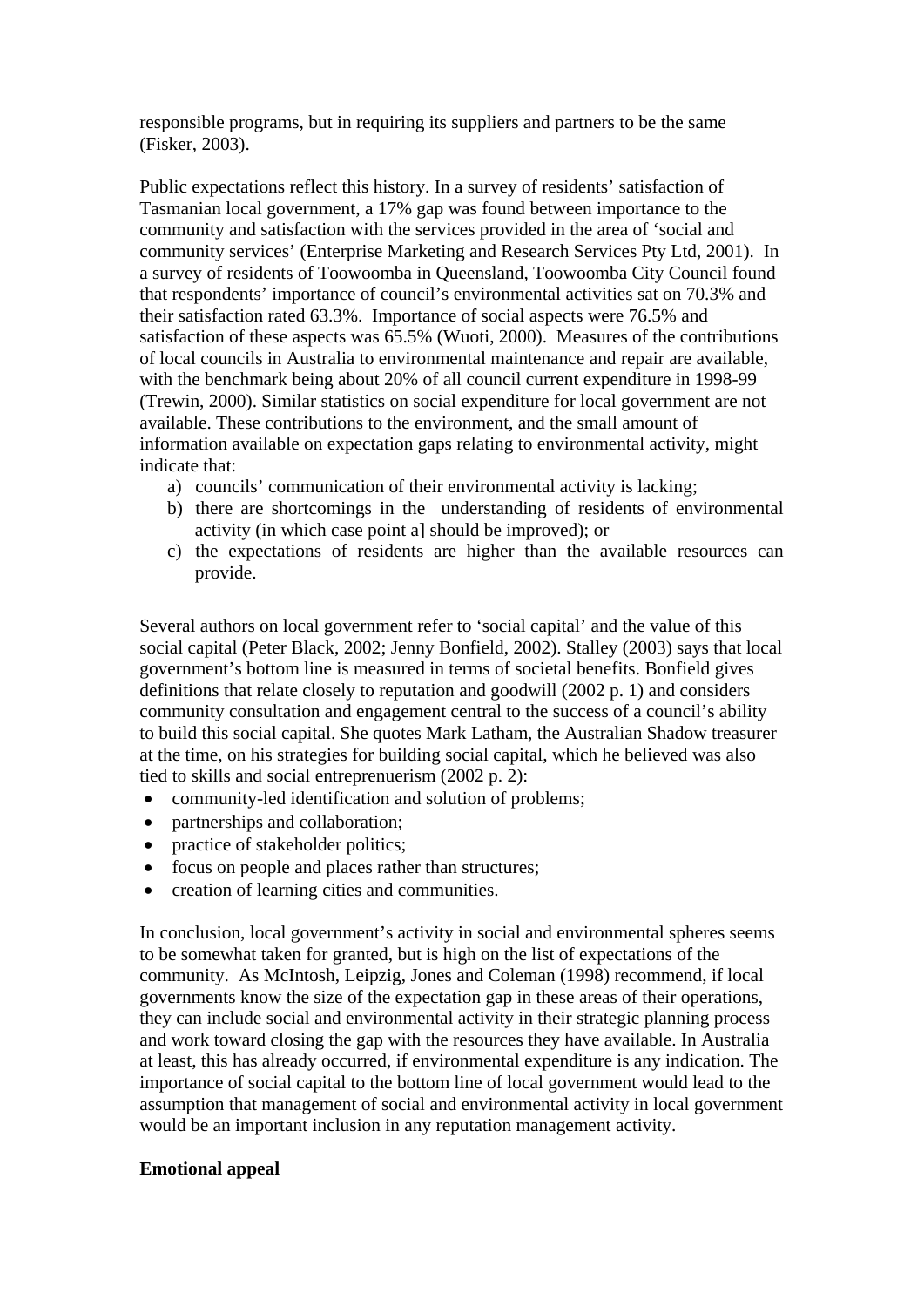Emotional appeal is the most difficult of the dimensions to measure because of the obstacles presented in defining just what it is. In the context of the Reputation Quotient, it is measured by respect, trust and a general good feeling about the company, all of which developed as a result of activity in each of the other dimensions. Fombrun (2002 p. 22) and Fombrun and Van Riel (2003 p. 93) say that analysis of the annual Reputation Quotient research in the US shows that emotional appeal is the key driver of reputation and is most influenced by products and services.

While products and services are said to have the greatest effect on emotional appeal, this dimension of reputation develops amongst stakeholders as a result of a wide range of information and experiences, including :

- personal experience with an organisation, its product and/or services
- the experiences of friends and family
- information the person has received about the organisation from a third source
- advertising, and publicity that the organisation attracts
- presentation of the organisation
- the reputation of the industry to which the organisation belongs

Of all of the dimensions, emotional appeal relates most closely with the values that Dowling (2001) says create the fit between image and reputation. Businesses must develop a character that most closely fits with the values of all of its stakeholders in order to establish and keep a good reputation (Dowling, 2001). This alignment of values is promoted by Fombrun (1996 pp. 62-70), who first outlined the values that each stakeholder group expects and which should be pursued by the organisation. He proposed the following principles (Charles J Fombrun, 1996 pp. 62-70):

- consumers expect **reliability** "We want their claims for their products to prove true."
- investors and suppliers demand **credibility** "We want them to accurately convey the risks of their strategies, warn us of impending problems, and disclose material facts that might influence our assessment of their performance."
- employees expect **trustworthiness** "We count on being treated fairly and honourably in job assignments, salary decision and promotions."
- communities expect **responsibility –** "…communities ask that companies recognise their responsibility to participate in the social and environmental fabric of their neighbourhoods."

He and Van Riel (2003 pp. 89-97) later developed a set of activity that helps achieve these principles – an organisation must be:

- visible
- distinctive
- authentic
- transparent
- consistent

Fombrun's principles were primarily related to trust. The Macquarie Dictionary (Delbridge et al., 1996 p. 1875) uses reliability and responsibility as key descriptors of trust, and defines the adjective credible as "worthy of belief or confidence; trustworthy" (p. 419). Trust emerges in literature as a platform for reputation in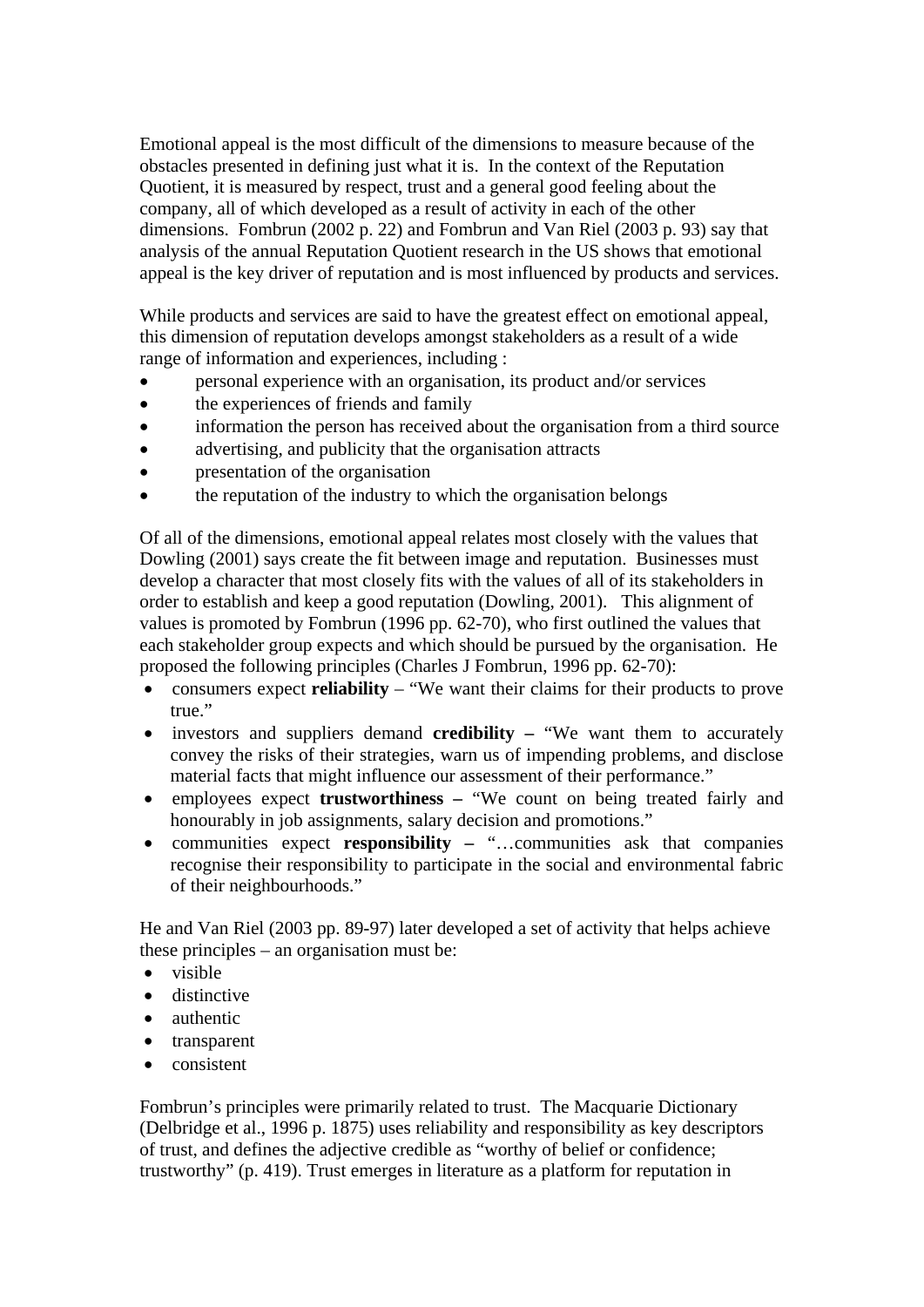business: scholars ranging from Weber (1947) to Fukuyama (1996) and O'Neil (2002) have written about trust as a foundation principle for business. This foundation is disputed by Budd (2000) who discusses 'credibility' as the common denominator to trust, truth and transparency, which he believes is preferable to the other three terms because it is "concrete, non-ambiguous, immediate…" and more useful for his purpose of "persuasion in decision-making". The Macquarie Dictionary definitions of trust and credibility certainly indicate a greater depth and application to the word 'trust' than it does to the word 'credibility', with 22 entries to explain different interpretations of 'trust'. 'Credible', however, has just two, indicating that trust is most likely the more useful of the two to describe the intangible, positive relationship that organisations should strive for between themselves and each of their stakeholder groups. The difference of opinions may have occurred here because Budd's use of the term was for one business activity – public relations – rather than a foundation for all business activity.

Trust is widely discussed as the most important factor in a successful business. Fukuyama (1996) states that trust is the reason that differences in business success and development rates lie along cultural lines. He has found that family oriented cultures that have little trust outside the family network are less likely to develop successful and global business beyond the second and third generations than cultures that have both strong patterns of trust in volunteer and social networking, and in nuclear, rather than extended or single-parent, families. He places cultures such as China and Russia in the former group and Japan, Germany, UK and US in the latter. He also believes that a nation that exhibits high levels of trust in a range of social settings will achieve prosperity and high economic results.

Even government is recognising the importance of trust to the ability to provide relevant services and value for money. The UK Audit Commission (2003 p. 8) quotes a report from the Strategy Unit in the UK Cabinet Office, *"Creating Public Value"* that says: "Trust is at the heart of the relationship between citizens and government. It is particularly important in relation to services which influence life and liberty – health and policing. But it also matters for many other services - including social services and education. In these cases, even if formal service and outcome targets are met, a failure of trust will effectively destroy public value."

The Audit Commission further found that loss of trust will cause the community to disengage, by not wanting to participate in service delivery, choosing other service options if they can or withholding the very information that allows government to determine which services to offer (p 8). A recent Audit Commission report on corporate governance in local government in the UK considers a framework for trust for use by councils to improve their services (The Audit Commission, 2003).

Discussion on trust in local government generally occurs through research into public attitudes to government in general (Atkinson, 2003; McGinnis, 1997; McGregor Tan Research, 2001). However, in the UK, trust has emerged as a central theme, with services and outcomes, to the search for improving public value. The UK Audit Commission, in particular, has taken an interest in the role trust plays in developing economically and socially sound communities (The Audit Commission, 2003). The Audit Commission has published several management guides that outline management methods aimed at developing trust within local councils and between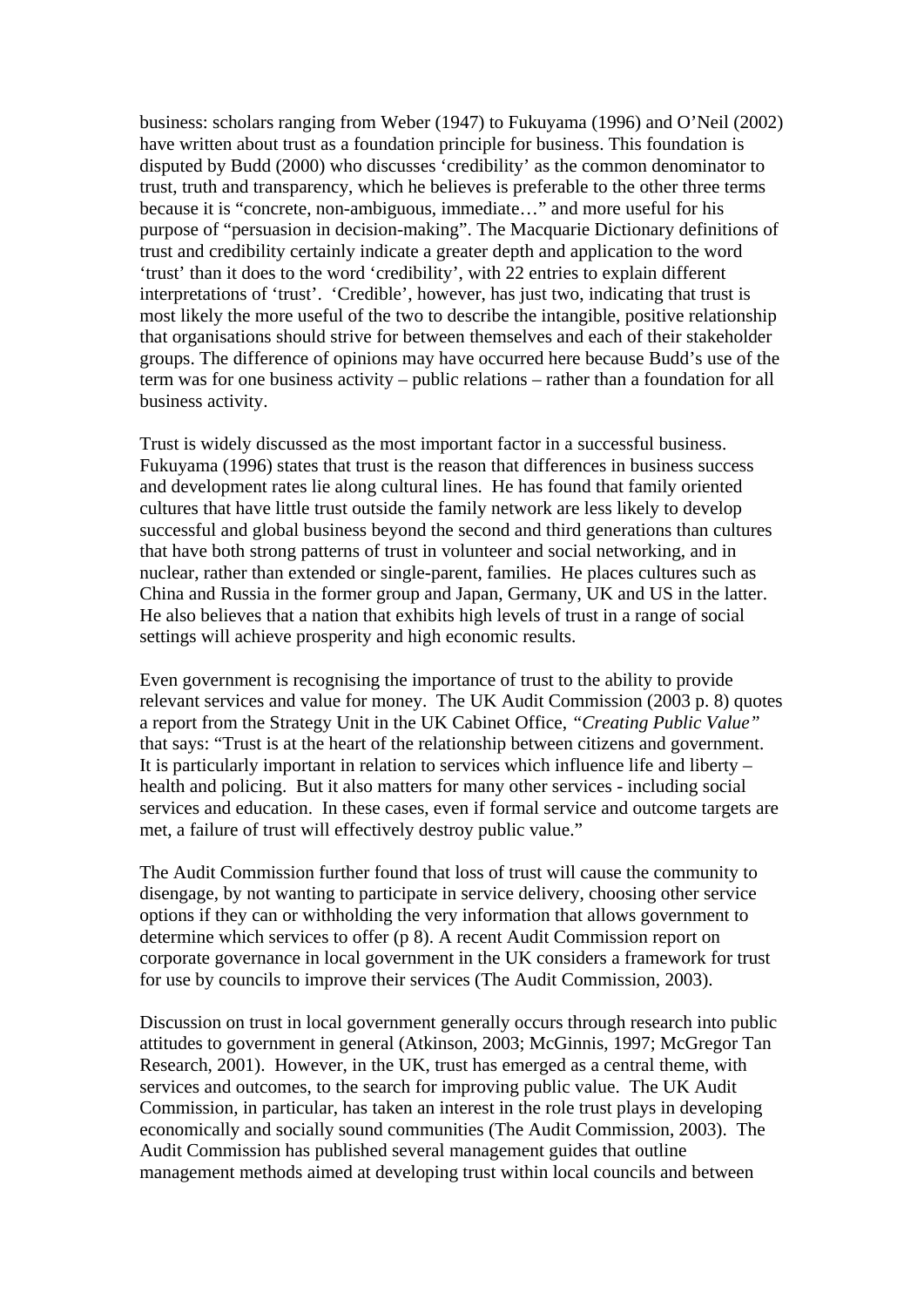local councils and their residents (The Audit Commission, 2003), centred on corporate governance and community consultation and engagement. The UK Cabinet Office's Strategy Unit's development of a framework for public sector reform (Kelly & Muers, 2003) also points to the development of trust as important to the success of any government organisation, linking public value to the values of the public (p4): "Value and values are closely linked. Seen through the lens of public value, the ethos and values of any public organisation, service provider or profession must be judged by how appropriate they are to the creation of value: better outcomes, services and trust. Inappropriate values may lead to the destruction of public value." The importance of values is central to the McKinsey 7-S model developed by Peters and Waterman (1982), and Dowling believes that the gap between an organisation's values and those of its stakeholders can be used to measure the organisation's reputation (2001).

Central to this interest in the importance of trust is the Audit Commission's belief, quoted from the Kelly and Muers (2003 p. 17), that:

*Trust is at the heart of the relationship between citizens and government. It is particularly important in relation to services which influence life and liberty – including social services and education. In these cases, even if formal service and outcome targets are met, a failure of trust will effectively destroy public value (2003 p. 8)*.

The importance of the trust of stakeholders in local government in Australia was pointed out by Jennifer Bonfield (2002), who as Mayor of Coffs Harbour, presented the concept to a forum of local government representatives in 2002. She equated social capital with trust, with her definition of social capital being "the capacity of individuals and communities to solve their own problems", and referred to the importance of social capital in activity such as economic development and sustainable land development within local government areas.

In Scotland, however, the use of trust as a foundation for better systems and working relationships was canvassed in 2000 by Ashok Kumar and Ronan Paddison in their review of the Scottish local government planning system (Kumar & Paddison, 2000b). They link trust and collaboration as inseparable activities, and this supports Murphy's view that relationships are the method by which trust can be built (The P.R. Coalition, 2003 preface). This brings us back to the double-loop learning systems model discussed previously; it highlights a shortcoming of the 'roots of fame' model developed by Fombrun and Van Riel (Charles J. Fombrun & Van Riel, 2003) in its application to local government via the lack of a two-way communication mechanism.

Traditionally, trust in the public sector, including local government, has been low. Research by MORI for the UK Audit Commission (Atkinson, 2003), the South Australia Local Government Association (McGregor Tan Research, 2001) and the US Council for Local Government Excellence (Hart & Teeter, 1997, 1999) have indicated this. In the UK, MORI found that only 48% of the 1,708 people interviewed said they had a "great deal" or "fair amount" of trust in their local council, with 48% saying they trusted their local council "not very much" or "not at all".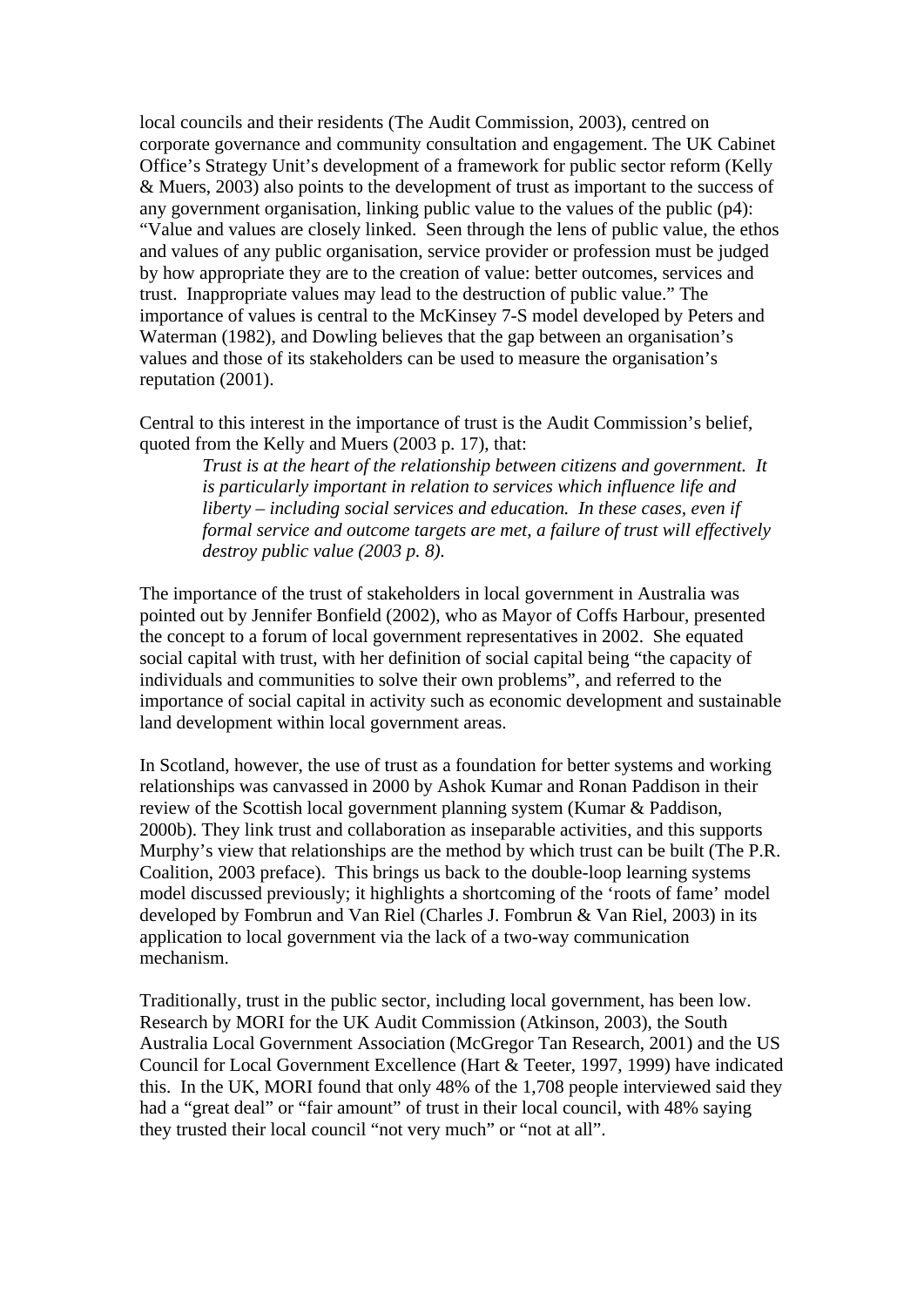The 2006 South Australia Local Government Association survey ranked trust in politicians, comparing loca1, state and federal politicians (McGregor Tan Research, 2006). Local councillors came out in front, but the survey instrument asked the 400 respondents to rank each government tier in relation to the other rather than give them an independent rating that would give an absolute score of trust. The survey was also conducted in 2001 and 2004. In the 2006 version, 52% of respondents ranked local councillors first (up from 45% in 2001), 28% ranked state politicans first (up from 7% in 2001), and 21% ranked federal politicians first (up from 9% in 2001). The survey went on to measure perceptions of performance and value for money of each tier of government.

The MORI regression analysis for trust in UK councils (Atkinson, 2003) revealed that the drivers of trust in councils are:

- tendency of councils to keep promises  $(20\%)$ ;
- councils' ability as quality managers (20%);
- councils' ability to learn from mistakes (19%);
- friends and family saying positive things about a council (16%);
- staff treating people well (15%); and
- council not interested in the views of individuals in the community (9%).

Of these drivers, UK local councils scored a negative public perception in all except treatment of people by staff.

Emotional appeal is difficult to measure, even to define. The Reputation Quotient defines it as (Charles J Fombrun & Foss, 2005):

- To have a good feeling about the company;
- To admire and respect the company; and
- To trust the company a great deal.

A 'good feeling' and 'respect' for an organisation can be included in definitions of trust, and for this reason, emotional appeal has been interpreted as trust for the purpose of this paper.

The increasing interest worldwide in the role trust has to play in government and business is evidenced by the recent literature on the subject, particularly from Fukuyama (1996), Shaw (1997), Huemer (1998) and organisations such as the UK Audit and Cabinet Offices and the Council for Excellence in Government. The UK Strategy Unit of the Cabinet Office's development of the public value model of government (2003), characterised by services, outcomes and trust seems to be the forerunner of a wider incorporation of trust as a foundation for any organisation, and in particular, local government.

It seems that while this may be the obvious path for local government to take, developing trust does not come easily. Local government, while the most widely trusted of the three tiers of government in Australia, the UK and the US, is still not a trusted institution (Atkinson, 2003; Hart & Teeter, 1999; McGregor Tan Research, 2006).

Development of trust through careful management of the other reputation dimensions such as organisational culture, trustworthy systems via corporate governance, quality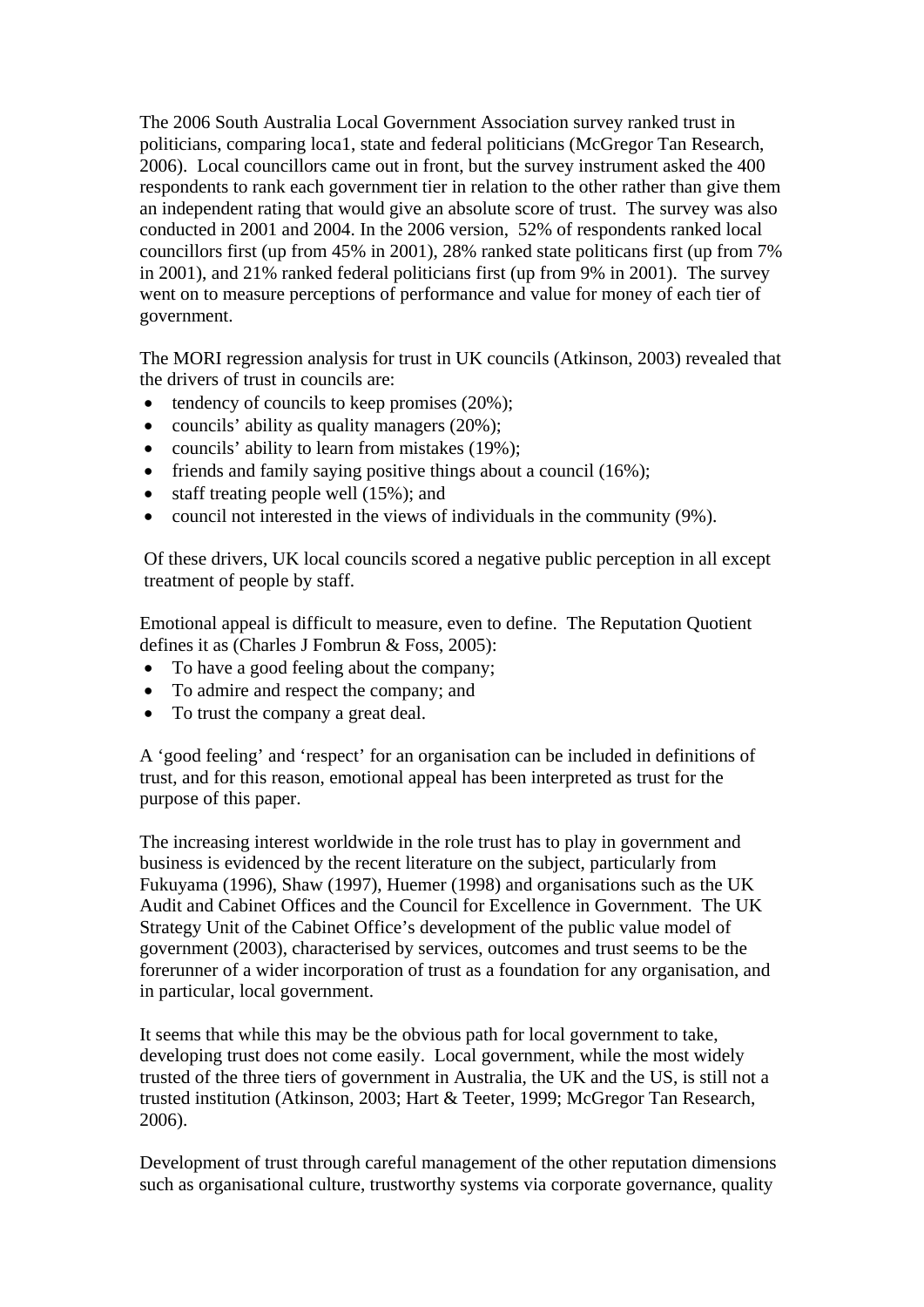products and services and vision and leadership may help local government develop sound reputation management systems and sustainable government. If trust is the basis for social and public value, then this is almost an imperative course for local government to take.

### **Conclusion**

This literature review lends strong support for the adaptation of a corporate reputation management and measurement scale for local government.

The following table summarises the discussion within this literature review, comparing the private sector dimensions with those developed from analysing research on local government. This discussion considers accounts for differences between the two and emerges with a possible reputation quotient for local government:

| <b>Harris Interactive Reputation Quotient</b>                                                                                                                                                                                                       | Local government reputation quotient                                                                                                                                                                                                                                                                                                                      |  |
|-----------------------------------------------------------------------------------------------------------------------------------------------------------------------------------------------------------------------------------------------------|-----------------------------------------------------------------------------------------------------------------------------------------------------------------------------------------------------------------------------------------------------------------------------------------------------------------------------------------------------------|--|
| Workplace environment<br>well-managed<br>good to work for<br>good employees                                                                                                                                                                         | Organisational culture<br>shared values, superior relationships built on<br>trust<br>high productivity/commitment<br>reduced turnover/attract top staff<br>$\overline{\phantom{a}}$<br>superior customer service<br>$\overline{\phantom{a}}$<br>improvement and innovation<br>big picture teams                                                           |  |
| Financial performance<br>strong record of profitability<br>$\overline{a}$<br>low risk investment<br>prospects for future growth<br>out performs competitors                                                                                         | Corporate governance<br>management and oversight<br>unity of purpose<br>$\qquad \qquad \blacksquare$<br>ethical conduct<br>$\overline{\phantom{a}}$<br>transparency and accountability<br>performance management<br>$\overline{\phantom{a}}$<br>stakeholder relationships<br>risk management<br>$\qquad \qquad \blacksquare$<br>remuneration              |  |
| Product and service<br>stands behind products and services<br>innovates<br>quality<br>-<br>good value for money<br>-<br>Vision and leadership<br>excellent leadership<br>$\overline{a}$<br>clear vision<br>recognises and takes advantage of market | <b>Products and services</b><br>timeliness<br>$\overline{a}$<br>quality<br>$\overline{\phantom{a}}$<br>customer service<br>community needs<br>$\overline{\phantom{0}}$<br>Vision and leadership<br>recognises community needs<br>$\qquad \qquad \blacksquare$<br>facilitates the community's vision<br>divided<br>between<br><b>CEO</b><br>elected<br>and |  |
| opportunities                                                                                                                                                                                                                                       | representatives                                                                                                                                                                                                                                                                                                                                           |  |
| Social responsibility<br>supports good causes<br>environmentally responsible<br>÷,<br>high standards in treating people                                                                                                                             | Social and environmental responsibility<br>direction/regulation<br>according<br>sets<br>to<br>community wishes<br>enables community to drive both social and<br>environmental agendas                                                                                                                                                                     |  |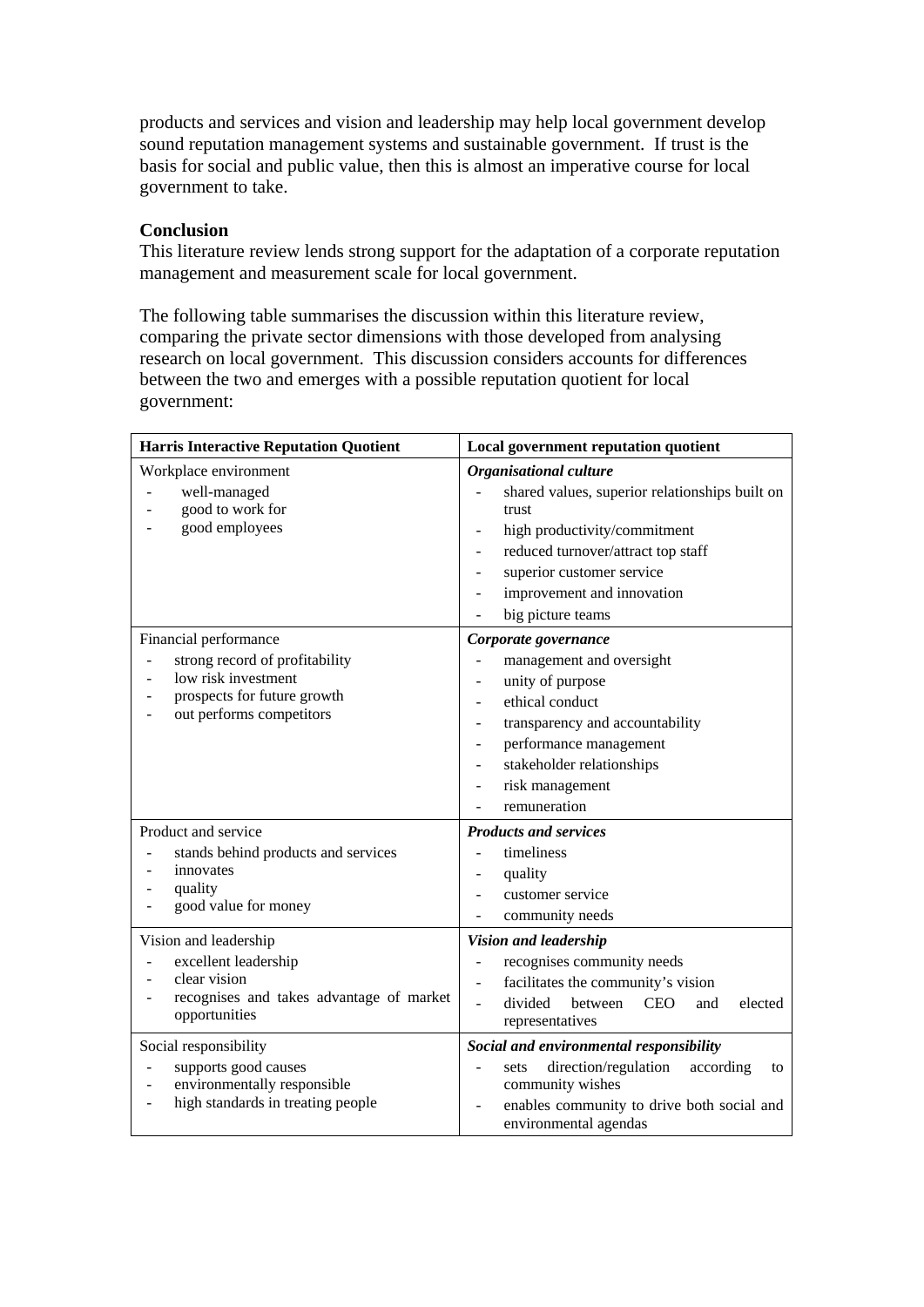| <b>Harris Interactive Reputation Quotient</b>                                                                          | Local government reputation quotient                                                                                                                                                                           |
|------------------------------------------------------------------------------------------------------------------------|----------------------------------------------------------------------------------------------------------------------------------------------------------------------------------------------------------------|
| Emotional appeal<br>good feeling about the company<br>admire and respect the company<br>trust the company a great deal | <b>Trust</b><br>shares values with community<br>keeps promises<br>learns from mistakes<br>treats stakeholders with<br>honesty<br>and<br>courtesy<br>interested in and acts upon views of the<br>-<br>community |

*Table 11.1 Comparison of corporate and local government reputation quotients* 

The shortcoming of this local government reputation quotient is that, unlike the Harris Interactive RQ, it was not developed as a result of consultation of stakeholders into the qualities they seek in local government. However, it does provide a starting point for such research, and certainly allows any local government to develop an audit of reputation management activity.

The next step is for the measurement framework to be used as a basis for consultation with the community on the qualities they look for in a council, and then to use these qualities to confirm or dispute the model developed here.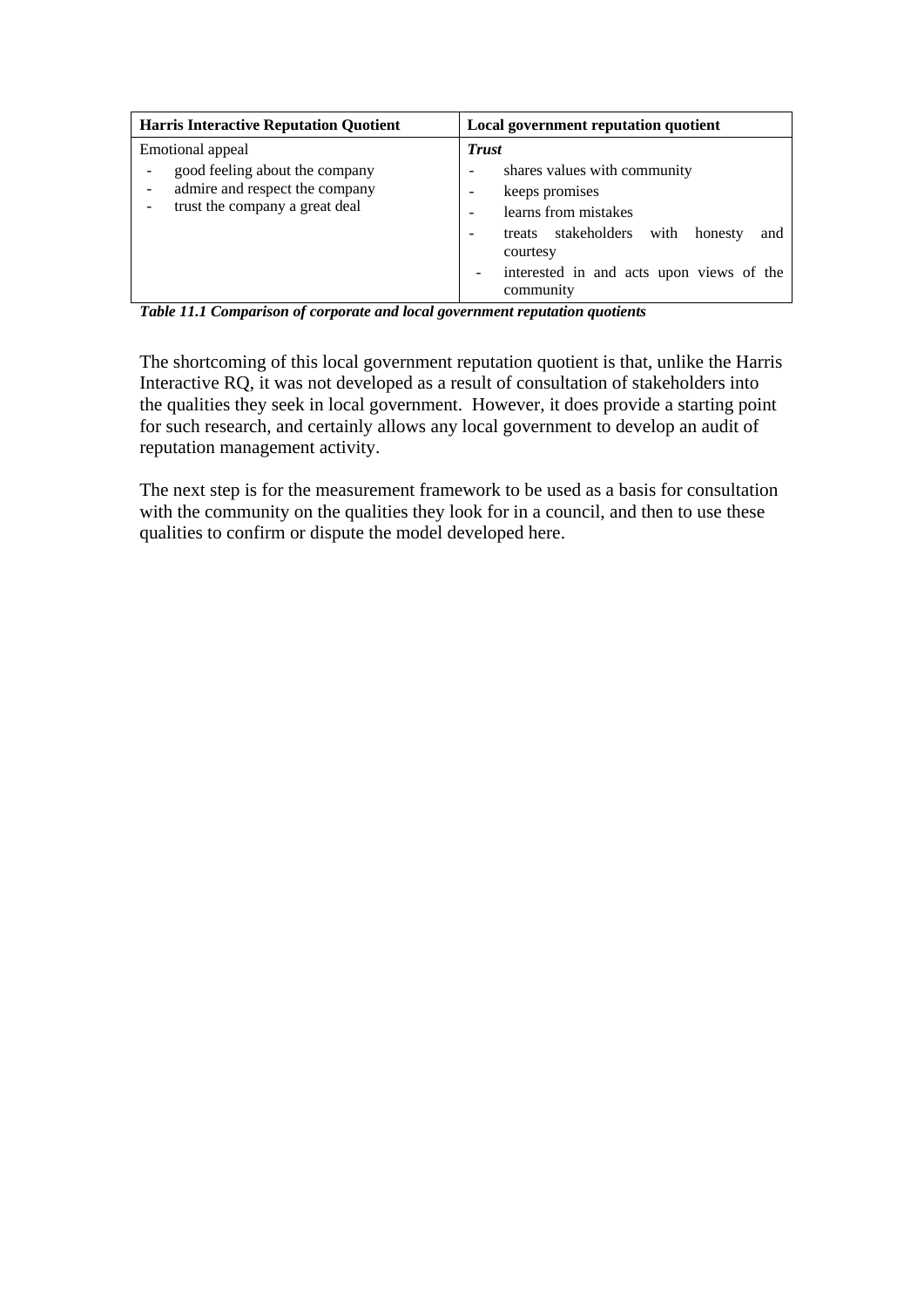### **Bibliography**

Asser, M., & Haines, J. (1995). A quest for the best: the strategic management of a countywide quality initiative. *International Journal of Public Sector Management, 8*(7), 6-14.

ASX Corporate Governance Council. (2003). *ASX Corporate Governance Council - Principles of Good Corporate Governance and Best Practice Recommendations*. Sydney: Australian Stock Exchange.

Atkinson, S. (2003). *So just what are the public interested in?* (Powerpoint presentation). London: Audit Commission, UK.

Australian National Audit Office. (1997). *Applying Principles and Practice of Corporate Governance in Budget Funded Agencies*. Canberra: Australian National Audit Office.

Baron, J. (1999). Trust: beliefs and morality. In A. Ben-Ner & L. Putterman (Eds.), *Economics, values and organization*. New York: Cambridge University Press.

Berens, G., & Van Riel, C. B. M. (2004). Corporate Associations in the Academic Literature:Three Main Streams of Thought in the Reputation Measurement Literature. *Corporate Reputation Review, 7*(2), 161-178.

Bergen, J. D. (1999). *Building Corporate Reputation: White Paper*. Seattle, Washington.

Black, P. (2002). This is not a business, it's government, *Cutting Edge of Change for Local Government*. University of New England, Armidale, Australia: University of New England.

Black, P. (2002, 14-17 February, 2002). *This is not a business, it's government.* Paper presented at the Cutting Edge of Change for Local Government, Armidale, Australia.

Bonfield, J. (2002, 14-17 February, 2002). *Social Capital Value.* Paper presented at the Cutting Edge of Change in Local Government, Armidale, Australia.

Bonfield, J. (2002). Social Capital Value, *Cutting Edge of Change in Local Government*. University of New England, Armidale, Australia: University of New England.

Borins, S. (2002). Leadership and innovation in the public sector. *Leadership and Organization Development Journal, 23*(8), 467-476.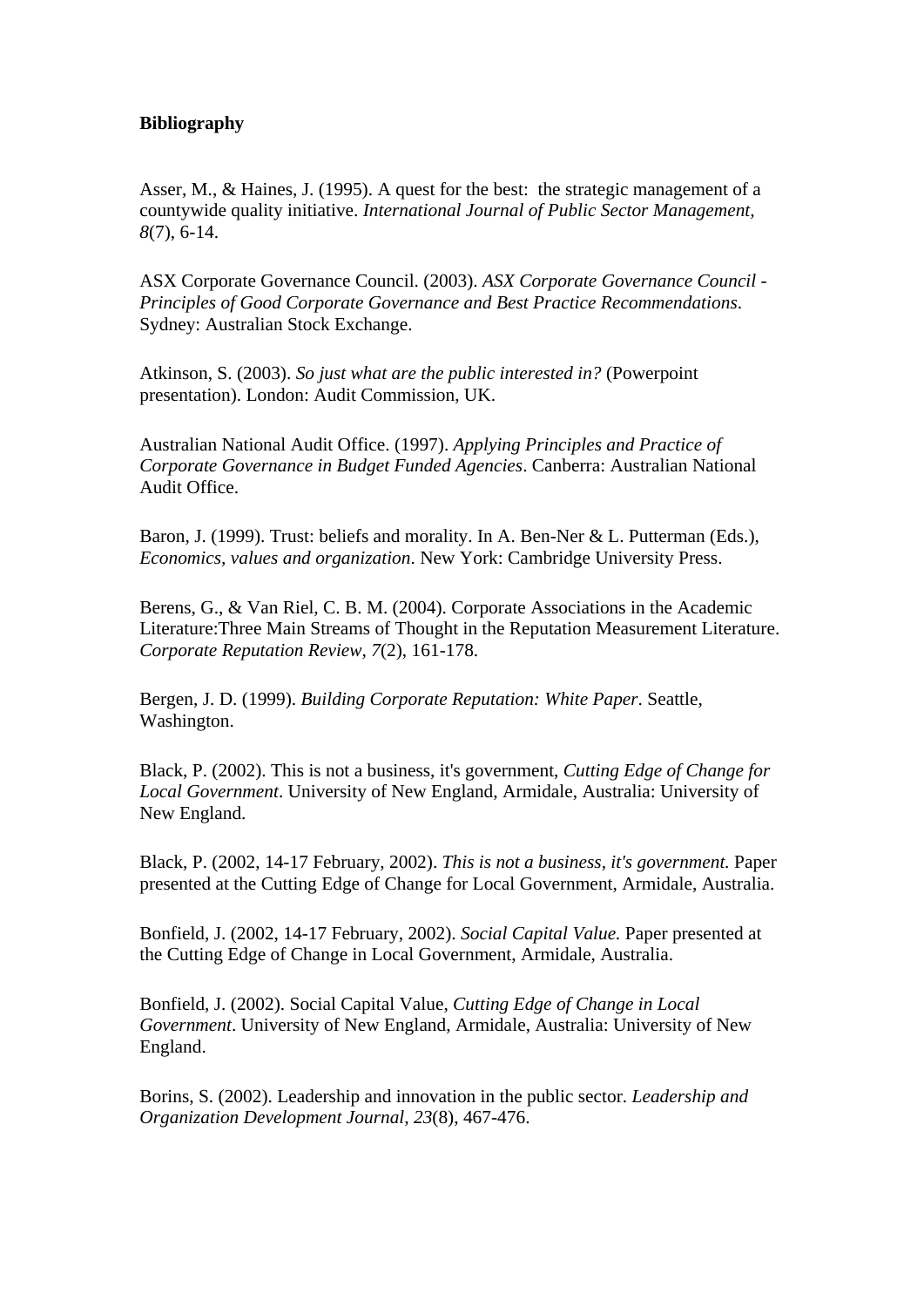Budd, J. F. (2000). The incredible credibility dilemma. *Public Relations Quarterly, 45*(3), 22.

Carroll, C. E. (1999). Assessing corporate reputation through stakeholder analysis, *Third International Conference on Corporate Reputation, Identity and Competitiveness*. San Juan, Puerto Rico.

Cetinic-Dorol, L. J. (2002). The role of ethics in local government: a Western Australian perspective, *Citting Edge of Change in Local Government*. Armidale, Australia: University of New England.

Chapman, R. (1997). Intergovernmental relations. In B. Dollery & N. Marshall (Eds.), *Australian Local Government* (1st ed., pp. 40-68). South Melbourne, Australia: McMillan Education Australia.

Cherenson, M. (2001). Reputation is more important than a higher salary.

Coghill, D. K. (2003). Towards Governance for Uncertain Times: Joining up Public, Business and Civil Society Sectors: ESRC Centre for Business Research, ESRC Centre for Business Research - Working Papers.

Collins, J. C., & Porras, J. I. (1998). *Built to Last*. London, UK: Random House.

Council on Corporate Governance and Disclosure. (2005). Code of Corporate Governance (2nd ed.). Singapore: Ministry of Finance, Singapore.

Crago, D. (2003, 8 September 2003). *Innovest releases global computers and peripherals report*. Retrieved October, 2003, from [http://www.innovestgroup.com](http://www.innovestgroup.com/)

Davies, C., Chun, R., da Silva, R., & Roper, S. (2003). *Corporate Reputation and Competitiveness*. New Yorek: Routledge.

Davis, G. F., & Useem, M. (2001). Governance Leadership And Convergence. *Corporate Board, 22*(127), 17.

Davison, J., & Grieves, J. (1996). Why Should Local Government Show An Interest in Quality? *The TQM Magazine, 8*(5), 32-38.

Dawkins, J., & Lewis, S. (2002). *The Public's Views of Corporate Responsibility 2002* (Research). London: MORI.

Delbridge, A., Bernard, J., Blair, D., Butler, S., Peters, P., & Tardif, R. (Eds.). (1996). *The Macquarie Dictionary* (Second ed.). Sydney, Australia: The National Dictionary, Macquarie Library.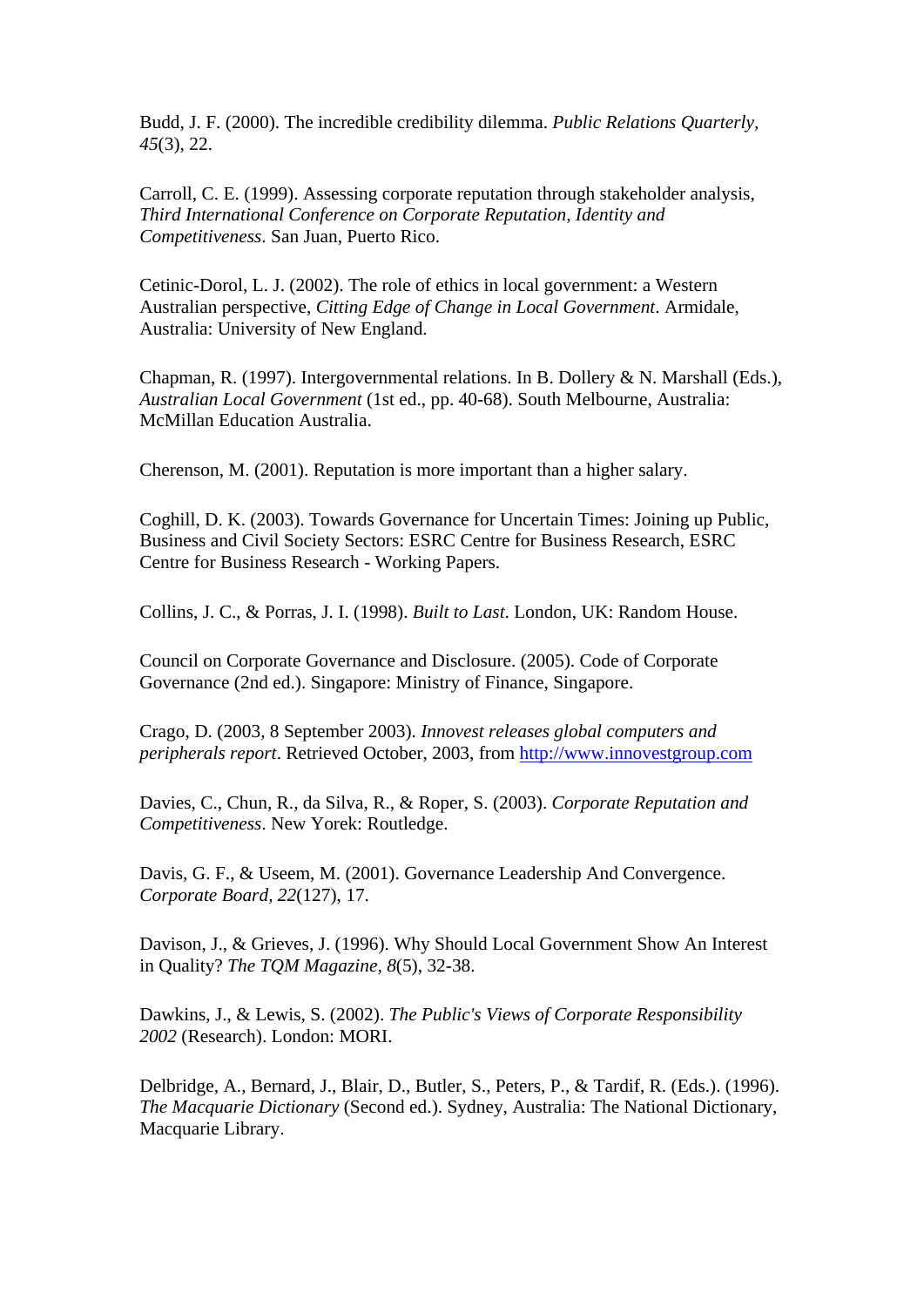Dowling, G. (2001). *Creating Corporate Reputations* (1st ed.). Oxford, UK: Oxford University Press.

Dunphy, D., Benveniste, J., Griffiths, A., & Sutton, P. (2000). *Sustainability:the corporate challenge of the 21st century*. St Leonards: Allen and Unwin.

Eberl, M., & Schwaiger, M. (2005). Corporate reputation: disentangling the effects on financial performance. *European Journal of Marketing, 39*(7/8), 838-854.

Elliott, P., & Gardner, S. (2002). Towards the Sustainable Australian Corporation, *IndoPacific Ecosystem Health Conference*. Perth: Edith Cowan University.

Elliott, P., & Gardner, S. (2002, November 24-27, 2002). *Towards the Sustainable Australian Corporation.* Paper presented at the Indo-Pacific Ecosystem Health Conference.

Enterprise Marketing and Research Services Pty Ltd. (2001). *A report on residents' satisfaction with local government services in Tasmania* (Research). Hobart, Australia: Local Government Association of Tasmania.

Evans, J. R., & Lindsay, W. M. (2002). *The Management and Control of Quality* (Fifth ed.). Cincinatti, Ohio: SouthWestern Thomson Learning.

Fairholm, M. R. (2001). *The Four V's of Leadership* (Working paper No. CR01-08). Washington, US: Center for Excellence in Municipal Management's Research Program.

Finance Committee on Corporate Governance. (2000). *Malaysian Code on Corporate Governance*. Kuala Lumpur: Securities Commission, Malaysia.

Fisker, J. (2003, 29 January 2003). *CSR. It simply works better.* Retrieved October, 2003, from<http://www.csrcampaign.org/capacity/default.asp?pageid=527>

Fombrun, C. J. (1996). *Reputation: Realizing Value from the Corporate Image* (1st ed.). Boston, Massachusetts: Harvard Business School Press.

Fombrun, C. J. (2002). Reputation and Trust: Neglected Assets [Powerpoint presentation]. New York: The Reputation Institute.

Fombrun, C. J. (2002). *Reputation and Trust: Neglected Assets* (Powerpoint). New York: The Reputation Institute and Arthur W.Page Society.

Fombrun, C. J., & Foss, C. B. (2001). How much is a corporate reputation worth? *The Gauge: Delahaye MediaLink's Newsletter of Worldwide Communications, 14*(3).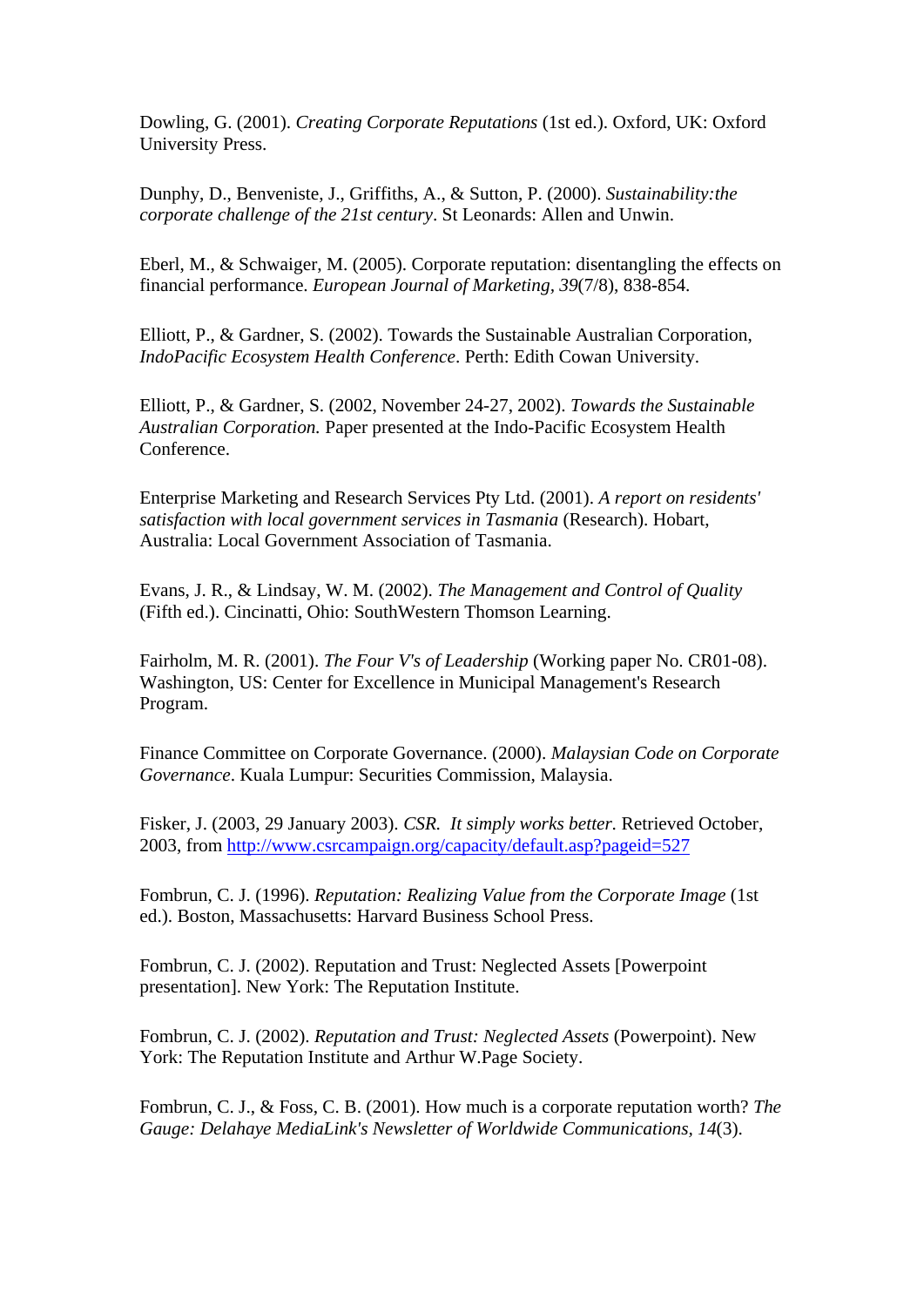Fombrun, C. J., & Foss, C. B. (2005). The Reputation Quotient Part I: Developing the Reputation Quotient, *The Gauge: Delahaye MediaLink's Newsletter of Worldwide Communications* (Vol. 14, pp. 1-4).

Fombrun, C. J., & Van Riel, C. (2003). *Fame and Fortune: How successful companies build winning reputations* (First ed.). New York: Financial Times Prentice Hall.

Frost, P. J., Moore, L. F., Reis Louis, M., Lundberg, C. C., & Martin, J. (1985). *Organizational Culture* (1st ed.). Beverly Hills, California: Sage Publications.

Fukuyama, F. (1996). *Trust: The Social Virtues and the Creation of Prosperity*. London: Penguin Books.

Goddard, A. (1999). Culture and drama: the role of financial control systems in the organisational process of three local government organisations. *International Journal of Public Sector Management, 12*(6), 516-532.

Good Governance Advisory Group. (2004). *Good Governance Guide: The Principles of Good Governance Within Local Government*. Melbourne: Municipal Association of Victoria.

Gray, J. G. (1986). *Managing the Corporate Image: the key to public trust* (1st ed.). Westport, Connecticut: Quorum Books.

Greene, D. (2001). *A Capital Idea: Realising value from environment and social performance*. Melbourne: Environment Australia.

Greene, D. (2001). *A Capital Idea: Realising value from environmental and social performance*. Melbourne: Environment Australia.

Harris Interactive. (2006). *Archived Annual RQ Results and Reprints*. Retrieved 31 May, 2007, from<http://www.harrisinteractive.com/services/rqarchive.asp>

Hart, P., & Teeter, R. (1997). *American Attitudes to Government* (Research). Washington DC, US: Council for Excellence in Government.

Hart, P., & Teeter, R. (1999). *America Unplugged: Citizens and their government* (Research). Washington DC, US: Council for Excellence in Government.

Hartley, J. (2002). Leading Communities: capabilities and cultures. *Leadership and Organization Development Journal, 23*(8), 419-429.

Helm, S. (2005). Designing a Formative Measure for Corporate Reputation. *Corporate Reputation Review, 8*(2), 95-109.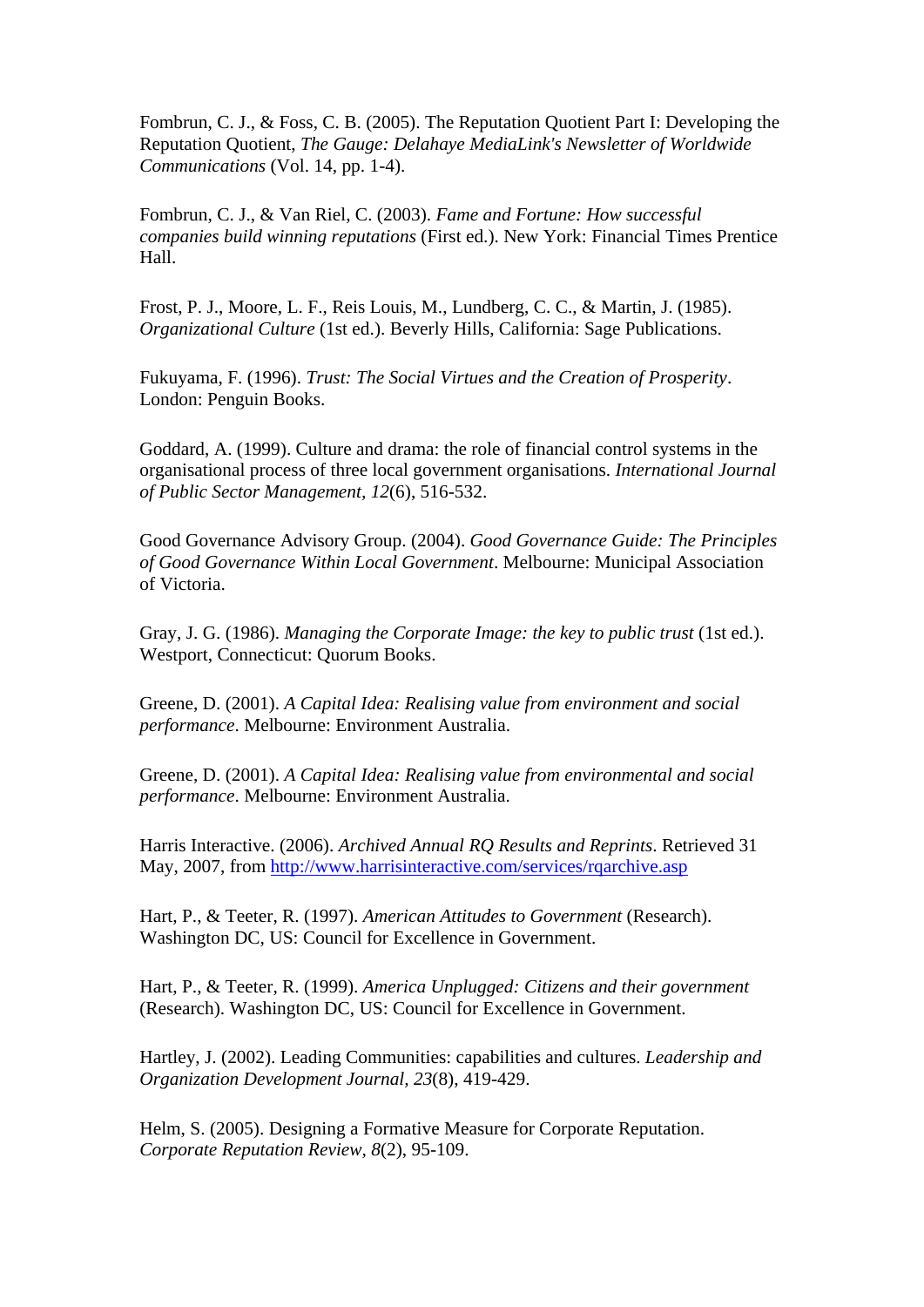Huemer, L. (1998). *Trust in Business Relationships*. Stockholm, Sweden: Borea Bokforlag.

Johnson, A. K. (2002, 14-17 February, 2002). *Managing the Expectation Gap.* Paper presented at the Cutting Edge of Change in Local Government, Armidale, Australia.

Johnson, G., & Scholes, K. (2002). *Exploring Corporate Strategy* (6th ed.). Harlow, UK: Pearson Education Limited.

Jones, M. (1993). *Transforming Australian Local Government*. St Leonards, Australia: Allen and Unwin.

Jones, R. (1999). The role of benchmarking within the cultural reform journey of an award-winning Australian local authority. *Benchmarking: An International Journal, 6*(4), 338-349.

Joseph, E. (2001). Corporate social responsibility: delivering the new agenda. *Institute for Public Policy Research*, 121-123.

Karake, Z. A. (1998). An examination of the impact of organizational downsizing and discrimination activities on corporate social responsibility as measured by a company's reputation index. *Management Decision, 36*(3), 206-216.

Kast, F., & Rosenzwieg, J. (1979). *Organization and Management: A systems and contingency approach* (3rd ed.). Tokyo: McGraw Hill.

Kelly, G., & Muers, S. (2003). *Creating Public Value: An analytical framework for public service reform* (Discussion paper). London: Strategy Unit, Cabinet Office, UK.

Khan, S., Islam, F., & Ahmed, S. (2005). The Asian Crisis: An Economic Analysis of the Causes. *Journal of Developing Areas, 39*(1), 169-190.

Kiernan, M., & Foroodian, B. (2003, 29 July 2003). *Innovest releases new study rebuts Wharton's*. Retrieved October, 2003, from [http://www.innovestgroup.com](http://www.innovestgroup.com/)

Kloot, L. (1999). Performance measurement and accountability in Victorian local government. *International Journal of Public Sector Management, 12*(7), 565-583.

Kotter, J. P. (1995). *The New Rules: Eight business breakthroughs to career success in the 21st Century*. New York, US: Free Press Paperbacks.

Kumar, A., & Paddison, R. (2000a). Trust and Collaborative Planning Theory: The Case of the Scottish Planning System. *International Planning Studies, 5*(2), 205-223.

Kumar, A., & Paddison, R. (2000b). Trust and Collaborative Planning Theory: The Case of the Scottish Planning System. *International Planning Studies, 5*(2), 205-224.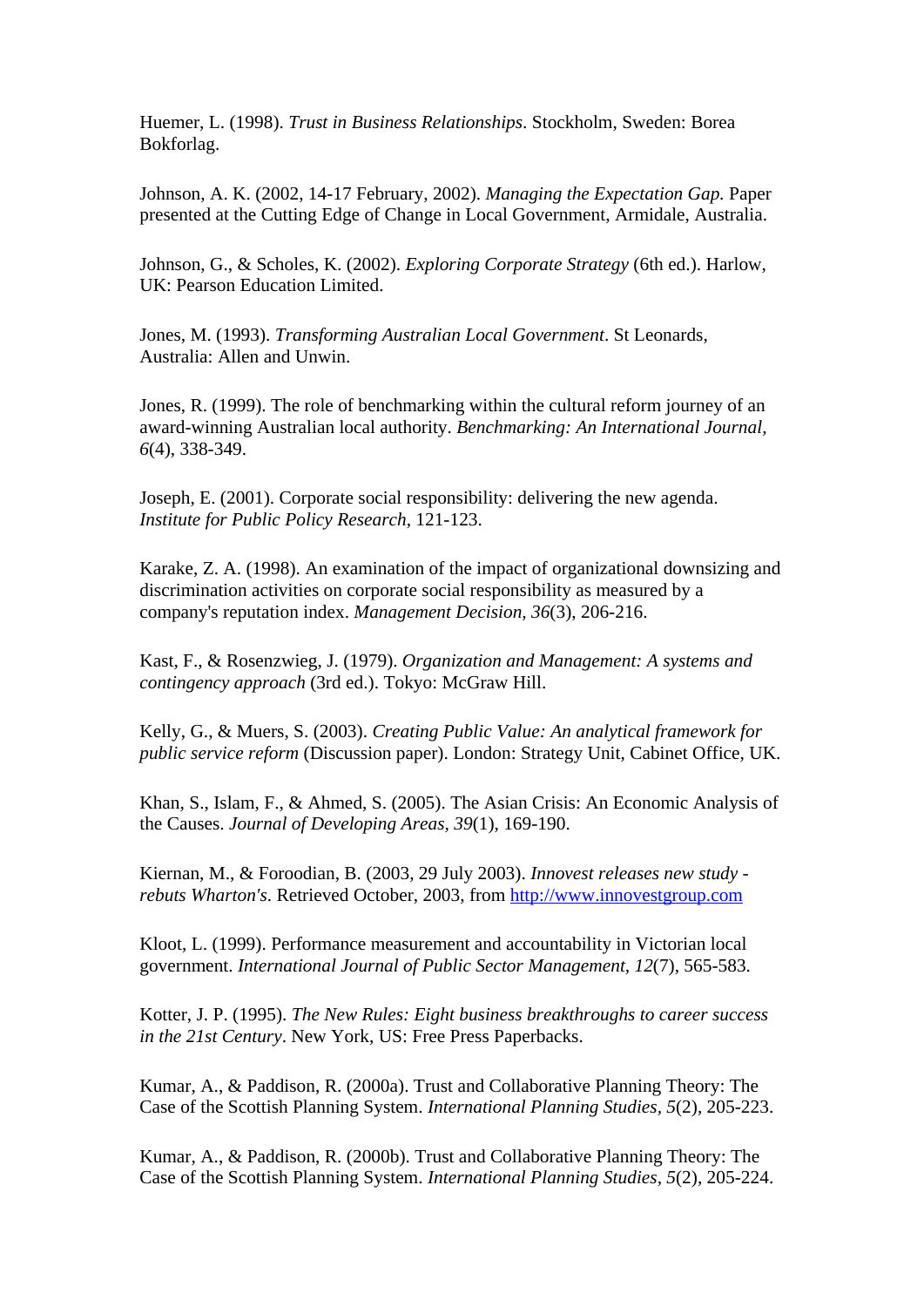Lafferty, B. A., & Goldsmith, R. E. (1999). Corporate Credibility's Role in Consumers' Attitudes and Purchase Intentions When a High versus a Low Credibility Endorser Is Used in the Ad. *Journal of Business Research, 44*(2), 109-116.

Lafferty, B. A., Goldsmith, R. E., & Newell, S. J. (2002). The Dual Credibility Model: The influence of corporate and endorser credibility on attitudes and purchasing intentions. *Journal of Marketing Theory & Practice, 10*(3), 1.

Local Government Association. (2006). Local Government Reputation Campaign: delivering for people and places. In L. G. Association (Ed.). London: Local Government Association.

Lord, R. G. (2001). The Nature of Organizational Leadership: Conclusions and Implications. In S. J. Zaccaro & R. J. Klimoski (Eds.), *The Nature of Organizational Leadership*. San Francsisco: Jossey-Bass.

Manus, B. (1992). *Visionary Leadership: creating a compelling sense of direction for your organization*. San Francisco, California, US: Jossey Bass Publications.

Marshall, N. (1997a). Introduction: Themes and issues in Australian local government. In N. Marshall & B. Dollery (Eds.), *Australian Local Government: Reform and Renewal*. South Melbourne: Macmillan Education Australia.

Marshall, N. (1997b). Introduction: Themes and Issues in Australian Local Government. In B. Dollery & N. Marshall (Eds.), *Australian Local Government Reform* (1st ed., pp. 1-14). South Melbourne, Australia: MacMillan Education Australia.

McGeachie, S. (2003, 10 September 2003). *Innovest releases global textiles report with leaders in social responsibility outperforming laggards by 23% over last 3 years*. Retrieved October, 2003, from [http://www.innovestgroup.com](http://www.innovestgroup.com/)

McGinnis, P. (1997). *Restoring Public Trust in Government*. Retrieved November 4, 2003, from<http://www.trustingov.org/research/opeds1.htm>

McGregor Tan Research. (2001). *Ranking of Councillors and Government* (Survey). Adelaide: LOcal Government Association of South Australia.

McGregor Tan Research. (2006). *Ranking of Councillors and Government*. Adelaide, South Australia: Local Government Association.

McIntosh, M., Leipziger, D., Jones, K., & Coleman, G. (1998). *Corporate Citizenship: Successful Strategies for Responsible Companies* (1st ed.). London: Financial Times Publishing.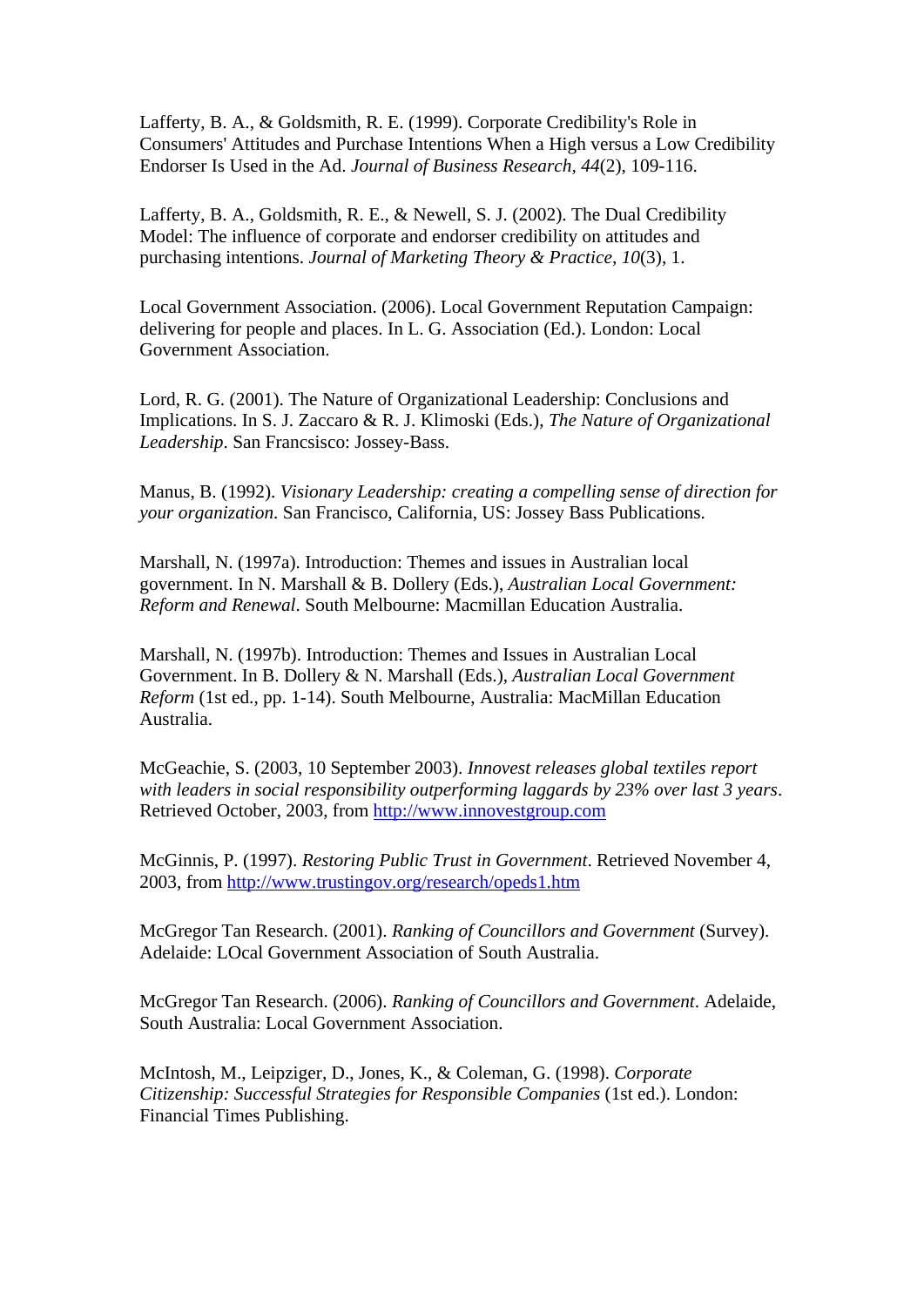Miller, W. C. (2000, 28-29 February). *Spiritual-based Leadership and Corporate Reputation: The true source of high integrity and responsibility.* Paper presented at the Corporate Responsibility, Calcutta, India.

Moodie, A.-M. (2003a). *Do better people management strategies create higher shareholder value?* Retrieved 21 June, 2003, from <http://www.gsm.mq.edu.au/magazine/article5.htm>

Moodie, A.-M. (2003b). Do better people management strategies create higher shareholder value?, *MGSM Magazine* (Vol. 2003).

Moorhead, G., & Griffin, R. W. (1995). Organization Culture. In G. Moorhead & R. W. Griffin (Eds.), *Organizational Behaviour: Managing People and Organizations* (4th ed., pp. 438-465). Boston, Massachusetts: Houghton Mifflin Company.

Mower, M. (2001). Reputation Assurance: The New Challenge for Local Government. *Management Services, 45*(1), 16-16.

Nakra, P. (2000). Corporate Reputation Management: "CRM" with a strategic twist? *Public Relations Quarterly, 45*(2), 35-42.

Napolitano, C. S., & Henderson, L. J. (1998). *The Leadership Odyssey: the self development guide to new skills for new times*. San Francisco, US: Jossey Bass Publishers.

O'Neill, O. (2002). *A Question of Trust*. Cambridge, UK: Cambridge University Press.

Ou, W.-M., & Abratt, R. (2006). Diagnosing the Relationship Between Corporate Reputation and Retail Patronage. *Corp Reputation Rev, 9*(4), 243-257.

Oxley, R. (2002, 14-17 February, 2002). *Local Government Culture: A Mindset for Change.* Paper presented at the Cutting Edge of Change for Local Government, Armidale, Australia.

Oxley, R. (2003). Local Government Culture: A Mindset for Change, *Cutting Edge of Change*. University of New England, Armidale: University of New England, Armidale.

Parker, R., & Bradley, L. (2000). Organisational culture in the public sector: evidence from six organisations. *The Interactive Journal of Public Sector Management, 13*(2), 125-141.

Parker, R., & Bradley, L. (2000). Organisational culture in the public sector: evidence from six organisations. *The Interactice Journal of Public Sector Management, 13*(2), 125-141.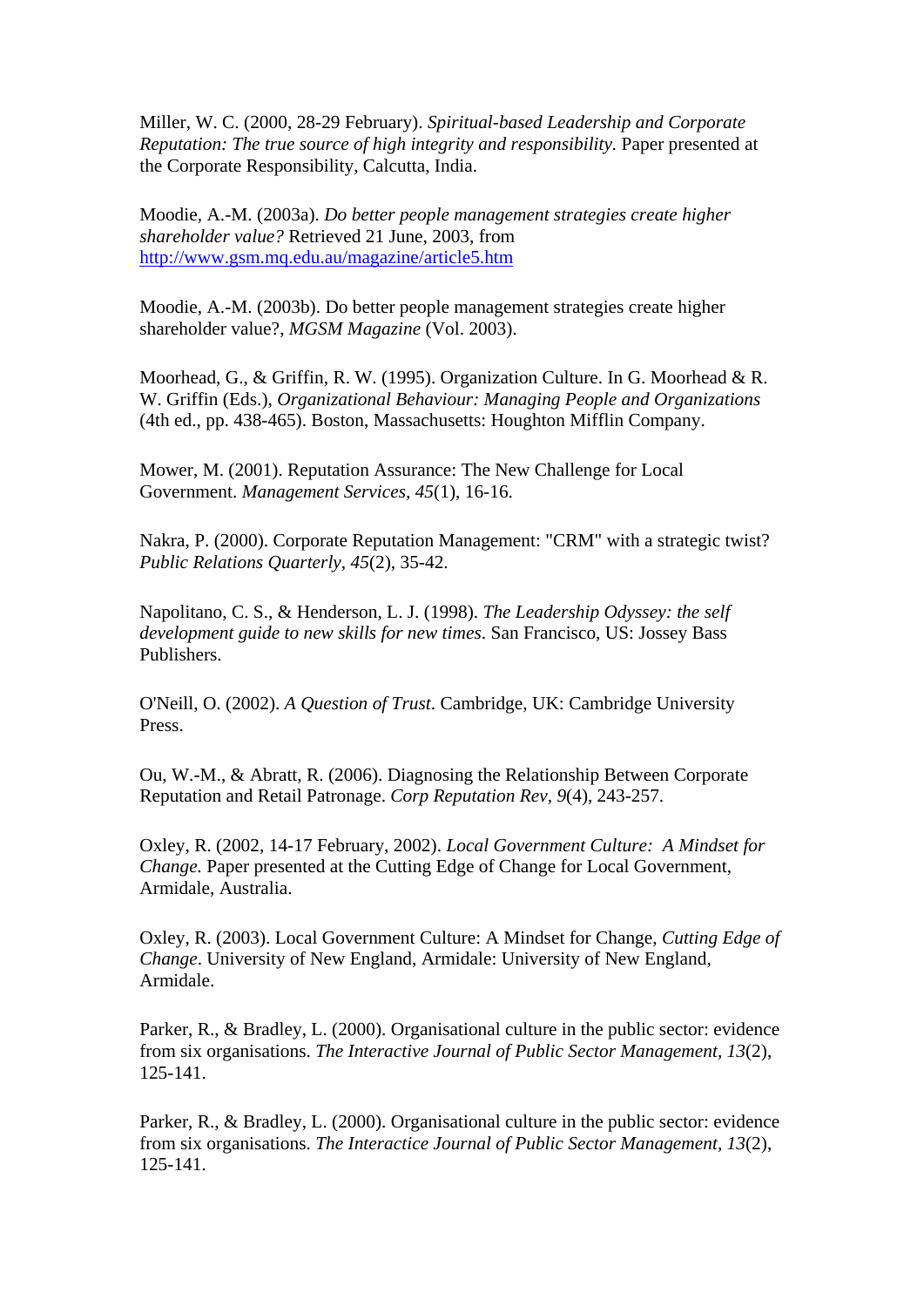Peters, T. J., & Waterman, R. H. (1982). *In Search of Excellence*. New York: Harper and Row.

Philomena, L., & Barry, J. C. (2003). The Mad Hatter's corporate tea party. *Managerial Auditing Journal, 18*(6/7), 505.

Richardson, J., & Bolesh, E. (2002). Toward the See-Through Corporation. *Pharmaceutical Executive, 22*(10), 54.

Robbins, S. P., Millett, B., Cacioppe, R., & Waters-Marsh, T. (2001). *Organisational Behaviour: Leading and managing in Australia and New Zealand* (3rd ed.). Frenchs Forest, Australia: Prentice Hall.

Ross, W. D. (1986). Leadership and Organization Development: the role of the CEO. In T. Heller, J. Van Til & L. A. Zurcher (Eds.), *Leaders and Followers: Challenges for the Future*. Greenwich, Connecticut: JAI Press.

Rue, L. W., & Byars, L. L. (1986). *Management: theory and application* (4th ed.). Homewood, Illinois: Irwin.

Sexton, J. (2004, 24-26 November). So many dirty little secrets*. The Australian,* pp. 1-2.

Shapiro, M. (2001). Corporate Reputation. Brisbane, Australia: Public Relations Institute of Australia.

Shaw, R. B. (1997). *Trust in the Balance: Building Successful Organizations on Results, Integrity and Concern*. San Francisco, US: Jossey Bass Publishers.

Silva, J. (2003, 20 May 2003). *Innovest's latest paper and forest products report finds environmental leaders outperformed by 43% over 4 years*. Retrieved October, 2003, from [http://www.innovestgroup.com/news\\_1.htm](http://www.innovestgroup.com/news_1.htm)

Stalley, M. (2003). How to measure good financial management in local government. In B. Ryan (Ed.). Toowoomba.

Tabakoff, J. (2000). Australia's Top 25 Employers. *Sydney Morning Herald*.

The Audit Commission. (2003). *Corporate Governance: Improvement and trust in local public services*. London, UK: The Audit Commission.

The P.R. Coalition. (2003). *Restoring Trust in Business: Models for Action*. New York: The Arthur W. Page Society Public Relations Society of America 18 other US public affairs organisations.